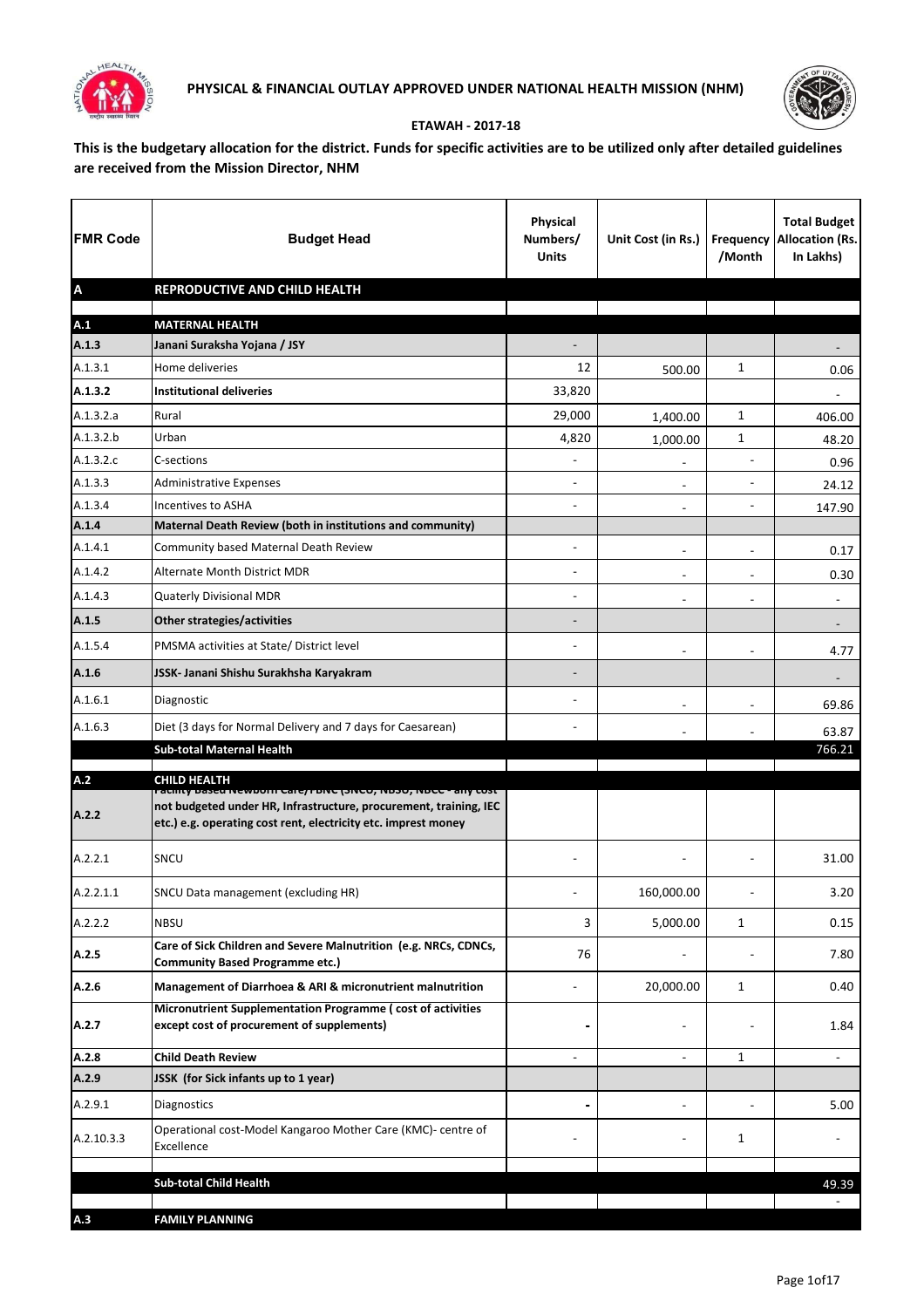| <b>FMR Code</b> | <b>Budget Head</b>                                                                                                                                                                                                                                                                                                                 | Physical<br>Numbers/<br><b>Units</b> | Unit Cost (in Rs.)       | <b>Frequency</b><br>/Month | <b>Total Budget</b><br><b>Allocation (Rs.</b><br>In Lakhs) |
|-----------------|------------------------------------------------------------------------------------------------------------------------------------------------------------------------------------------------------------------------------------------------------------------------------------------------------------------------------------|--------------------------------------|--------------------------|----------------------------|------------------------------------------------------------|
| A.3.1           | <b>Terminal/Limiting Methods</b>                                                                                                                                                                                                                                                                                                   |                                      |                          |                            |                                                            |
| A.3.1.1         | Female sterilization fixed day services                                                                                                                                                                                                                                                                                            |                                      | $\blacksquare$           |                            | 2.94                                                       |
| A.3.1.2         | Male Sterilization fixed day services                                                                                                                                                                                                                                                                                              |                                      |                          |                            | 0.14                                                       |
| A.3.1.3         | Compensation for female sterilization<br>(Provide breakup for cases covered in public facility, private facility.<br>Enhanced Compensation Scheme (if applicable) additionally<br>provide number of PPS done.<br>Female sterilization done in MPV districts may also be budgeted in<br>this head and the break up to be reflected) |                                      |                          |                            | 92.59                                                      |
| A.3.1.4         | Compensation for male sterilization/NSV<br>(Provide breakup for cases covered in public facility, private facility.<br>Male sterilization done in MPV districts may also be budgeted in<br>this head and the break up to be reflected)                                                                                             |                                      |                          |                            | 0.80                                                       |
| A.3.2           | <b>Spacing Methods</b>                                                                                                                                                                                                                                                                                                             |                                      |                          |                            |                                                            |
| A.3.2.2         | Compensation for IUCD insertion at health facilities (including fixed<br>day services at SHC and PHC)<br>[Provide breakup: Public Sector (@Rs. 20/insertion)/Private Sector<br>(@Rs. 75/insertion for EAG states)]                                                                                                                 |                                      |                          |                            | 2.87                                                       |
| A.3.2.3         | PPIUCD services (Incentive to provider @Rs 150 per PPIUCD<br>insertion and Compensation to beneficiary@Rs 300/PPIUCD<br>insertion)                                                                                                                                                                                                 |                                      |                          |                            | 16.60                                                      |
| A.3.2.4         | PAIUCD Services (Incentive to provider @Rs 150 per PAIUCD<br>insertion and Compensation to beneficiary@Rs 300 per PAIUCD<br>insertion)                                                                                                                                                                                             |                                      |                          |                            | 0.09                                                       |
| A.3.2.7         | Dissemination of FP manuals and guidelines                                                                                                                                                                                                                                                                                         |                                      | $\overline{a}$           |                            | 0.20                                                       |
| A.3.3           | POL for Family Planning/ Others (including additional mobility<br>support to surgeon's team if req)                                                                                                                                                                                                                                |                                      |                          | $\mathbf 0$                | 0.88                                                       |
| A.3.5           | <b>Other strategies/activities:</b>                                                                                                                                                                                                                                                                                                |                                      |                          |                            |                                                            |
| A.3.5.3         | Performance reward if any                                                                                                                                                                                                                                                                                                          |                                      | $\overline{\phantom{a}}$ |                            | 0.50                                                       |
| A.3.5.4         | World Population Day' celebration (such as mobility, IEC activities<br>etc.): funds earmarked for district and block level activities                                                                                                                                                                                              |                                      |                          |                            | 1.80                                                       |
| A.3.5.5         | Vasectomy Fortnight celebration (such as mobility, IEC activities<br>etc.): funds earmarked for district and block level activities                                                                                                                                                                                                |                                      |                          |                            | 1.05                                                       |
| A.3.5.6         | Other strategies/activities (such as strengthening services for<br>IUCD, Sterilisation, new contraceptives etc.)                                                                                                                                                                                                                   |                                      |                          |                            |                                                            |
| A.3.5.6.1       | Printing of FP Manuals, Guidelines, etc.                                                                                                                                                                                                                                                                                           |                                      |                          |                            | 1.72                                                       |
| A.3.5.6.2       | Enhance Contribution of PRIs and Family members of eligible<br>couples in 75 districts with high unmet need and TFR                                                                                                                                                                                                                |                                      |                          |                            | 0.20                                                       |
| A.3.7           | Mission Parivar Vikas (Please provide break up of the services to<br>be undertaken as per GoI guidelines) (The budget line is applicable<br>for 7 states (145 High fertility districts under MPV))                                                                                                                                 |                                      |                          |                            |                                                            |
| A.3.7.1         | Saas Bahu Sammellan                                                                                                                                                                                                                                                                                                                | 961                                  | 1600                     | 1                          | 15.38                                                      |
| A.3.7.2         | Nayi Pehl Kit                                                                                                                                                                                                                                                                                                                      |                                      |                          |                            | 6.62                                                       |
| A.3.7.3         | Injectable contraceptive incentive                                                                                                                                                                                                                                                                                                 |                                      |                          |                            | 6.80                                                       |
| A.3.7.4         | Mission Parivar Vikas Campaign (Frequency-at least<br>4/year)(Campaign in month of July and Nov to be clubbed with<br>WPD & Vasectomy fortnight and to be budgeted under respective<br>head)                                                                                                                                       |                                      |                          |                            | 0.28                                                       |
| A.3.7.5         | Other activities (demand generation, strengthening service delivery<br>etc.)                                                                                                                                                                                                                                                       |                                      |                          |                            | 12.23                                                      |
|                 | <b>Sub-total Family Planning</b>                                                                                                                                                                                                                                                                                                   |                                      |                          |                            | 163.68                                                     |
| A.4             | ADOLESCENT HEALTH / RKSK (Rashtriya Kishore Swasthya<br>Karyakram)                                                                                                                                                                                                                                                                 |                                      |                          |                            |                                                            |
| A.4.1           | <b>Facility based services</b>                                                                                                                                                                                                                                                                                                     |                                      |                          |                            |                                                            |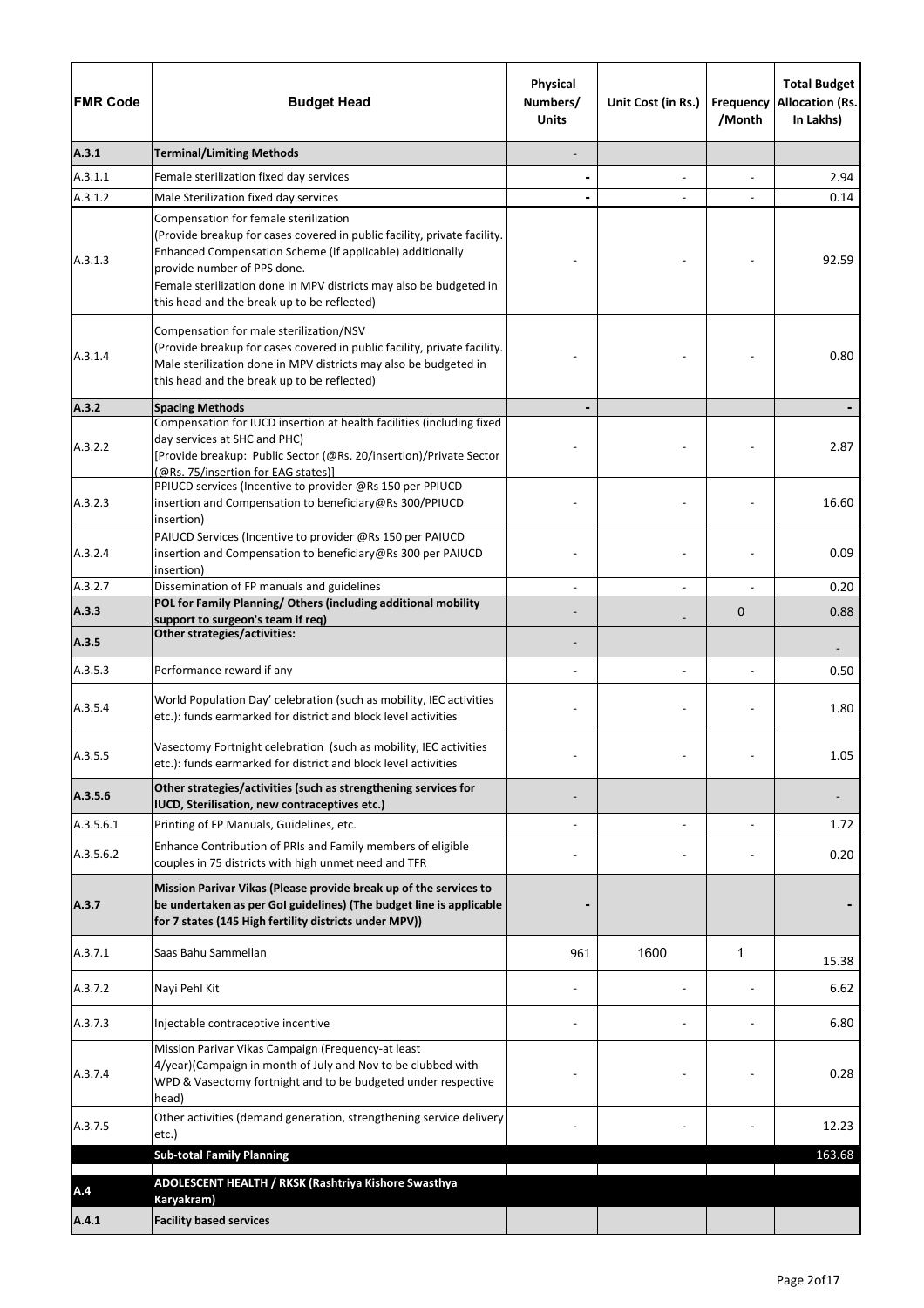| <b>FMR Code</b>      | <b>Budget Head</b>                                                                                                | Physical<br>Numbers/<br><b>Units</b> | Unit Cost (in Rs.)   | /Month         | <b>Total Budget</b><br><b>Frequency Allocation (Rs.</b><br>In Lakhs) |
|----------------------|-------------------------------------------------------------------------------------------------------------------|--------------------------------------|----------------------|----------------|----------------------------------------------------------------------|
|                      | District level Quartely RKSK review meeting @ Rs. 5000/ meeting                                                   | 1                                    | 5,000.00             | 4              | 0.20                                                                 |
| A.4.1.1              | Block level Quartely RKSK review meeting @ Rs. 2500/ meeting                                                      | 8                                    | 2,500.00             | 4              | 0.80                                                                 |
|                      | AFHC at MC/DH level @ Rs 600 month for 12 months                                                                  | $\overline{2}$                       | 600.00               | 12             | 0.14                                                                 |
| A.4.1.3              | AFHC at CHC level @ Rs 400/per month for 12 months                                                                |                                      | 400.00               | 12             |                                                                      |
| A.4.1.4              | Mobility Support for 294 AH Counsellors at CHC level @ Rs. 1000                                                   |                                      |                      | 12             |                                                                      |
| A.4.1.5              | per month for 8 visit/month<br>Mobility Support for RKSK consultant @ Rs. 2400/month for 8 visit<br>for 12 months |                                      | 1,000.00<br>2,400.00 | 12             |                                                                      |
| A.4.2                | <b>Community level Services</b>                                                                                   |                                      |                      |                |                                                                      |
| A.4.2.2              | Organizing Adolescent Health day                                                                                  |                                      | 5,000.00             | $\overline{2}$ |                                                                      |
|                      | <b>Sub-total RKSK</b>                                                                                             |                                      |                      |                | 1.14                                                                 |
|                      |                                                                                                                   |                                      |                      |                |                                                                      |
| A.5                  | <b>RBSK</b>                                                                                                       |                                      |                      |                |                                                                      |
| A.5.1<br>A.5.1.2     | Operational Cost of RBSK (Mobility support, DEIC etc.)<br>One meeting @ Rs. 500 per block for microplan           | 8                                    | 500.00               | $\mathbf{1}$   | 0.04                                                                 |
| A.5.1.3              | Mobility support for Mobile health team- 2 Vehicles/Block                                                         | 16                                   | 33,000.00            | 12             | 63.36                                                                |
|                      | Operation cost of DEIC                                                                                            |                                      |                      |                |                                                                      |
|                      | Travel reimbursement for DEIC manager @ Rs. 500 per day/visit for                                                 |                                      |                      |                |                                                                      |
|                      | 12 days/month for 6 months (Existing and New)                                                                     | 1                                    | 6000                 | 6              | 0.36                                                                 |
|                      | One Data card for DEIC manager @ Rs. 1500 each                                                                    | 1                                    | 1500                 | $\mathbf{1}$   | 0.02                                                                 |
| A.5.1.4              | Monthly rental for Data card for DEIC manager @ Rs. 500 each                                                      | 1                                    | 500                  | 6              | 0.03                                                                 |
|                      | Honorarium of HR at DEIC - COE                                                                                    |                                      |                      |                |                                                                      |
|                      | Operational cost of Retructured DEIC                                                                              |                                      |                      | $\blacksquare$ |                                                                      |
|                      | Misslenious for restructured DEIC                                                                                 |                                      |                      |                | $\blacksquare$                                                       |
| A.5.1.5              | New born screening-Inborn error of metabolism                                                                     |                                      |                      |                |                                                                      |
| A.5.1.7              | Spectacle for children                                                                                            | 685                                  | 275.00               | $\mathbf{1}$   | 1.88                                                                 |
|                      | <b>Sub-total RBSK</b>                                                                                             |                                      |                      |                | 65.69                                                                |
| A.7                  | <b>PNDT Activities</b>                                                                                            |                                      |                      |                |                                                                      |
| A.7.1                | Support to PNDT cell                                                                                              |                                      |                      |                | 1.46                                                                 |
| A.7.2                | <b>Other PNDT activities</b>                                                                                      |                                      |                      |                |                                                                      |
|                      | Capacity building of DGCs, CJMs, District Officers, Nodal officers,                                               |                                      |                      |                |                                                                      |
| A.7.2.9              | Ultrasound owners, ASHAs and AWWs Workshops at State,                                                             |                                      |                      |                | 0.50                                                                 |
|                      | Regional, Division, Districts and Block level                                                                     |                                      |                      |                |                                                                      |
|                      | <b>Sub-total PCPNDT</b>                                                                                           |                                      |                      |                | 1.96                                                                 |
| A.9                  | <b>TRAINING</b>                                                                                                   |                                      |                      |                |                                                                      |
| A.9.1.1              | <b>Staff for Training Institutes/ SIHFW/ Nursing Training</b>                                                     |                                      |                      |                |                                                                      |
| A.9.1.1.1            | <b>Hiring of Medical Consultant</b>                                                                               |                                      | $\blacksquare$       | $\overline{a}$ | 2.38                                                                 |
|                      | <b>Nursing faculty</b>                                                                                            |                                      |                      |                |                                                                      |
| A.9.1.1.2            | Honorarium for faculty                                                                                            |                                      | 35,000.00            | 12             |                                                                      |
|                      | Honorarium for Nurse Mentor Tutor                                                                                 |                                      | 45,000.00            | 12             | $\overline{\phantom{a}}$                                             |
|                      | Honorarium for PC                                                                                                 |                                      | 22,600.00            | 12             |                                                                      |
|                      | <b>Nurse Mentors</b>                                                                                              |                                      |                      |                |                                                                      |
| A.9.1.1.3            | Honorarium for Existing Nurse Mentor @Rs. 42000/month                                                             |                                      | 42,000.00            | 12             |                                                                      |
|                      | Honorarium for New Nurse Mentor @Rs. 40000/month                                                                  |                                      | 40,000.00            | 12             |                                                                      |
| A.9.1.2.2<br>A.9.3.7 | Setting up of Skil Lab Consumables for CoN & GNMTC<br>Other maternal health training                              |                                      |                      |                |                                                                      |
| A.9.3.7.1            | Training for Case sheet filling at L1, L2 and L3                                                                  |                                      |                      | $\omega$       | 0.10                                                                 |
| A.9.5.5.2.f          | One day Orientation for Staff Nurse/ANM on Kangaroo Mother<br>Care (KMC)                                          | 1                                    | 23,000.00            | 1              | 0.23                                                                 |
| A.9.5.5.2.e          | One Day Orientation Meeting for IDCF program                                                                      | 1                                    | 150,000.00           | 1              | 1.50                                                                 |
| A.9.10.1             | Establishment of virtual calss room at National Nodal Centre                                                      |                                      |                      | $\blacksquare$ |                                                                      |
| A.9.11.3             | Dakshata training                                                                                                 |                                      | $\blacksquare$       | $\blacksquare$ | 4.95                                                                 |
|                      | 6 Days/6 weeks training of Nursing faculty, Tutor and NMT etc.                                                    |                                      |                      |                |                                                                      |
| A.9.12.3             | One day orientation for MO / other staff DP under RBSK                                                            | 1                                    | 23,200.00            | $\mathbf{1}$   | 0.23                                                                 |
|                      | <b>Sub-total Training</b>                                                                                         |                                      |                      |                | 9.39                                                                 |
| A.10                 | PROGRAMME MANAGEMENT                                                                                              |                                      |                      |                |                                                                      |
| A.10.1.11.4          | Budget Approved under Operational Expenses                                                                        |                                      |                      |                |                                                                      |
|                      | Misc.Travel/POL/Stationery/Communication etc @ Rs. 100000/<br>District (National Programme for Palliative Care)   | 1                                    | 100,000.00           | 1              | 1.00                                                                 |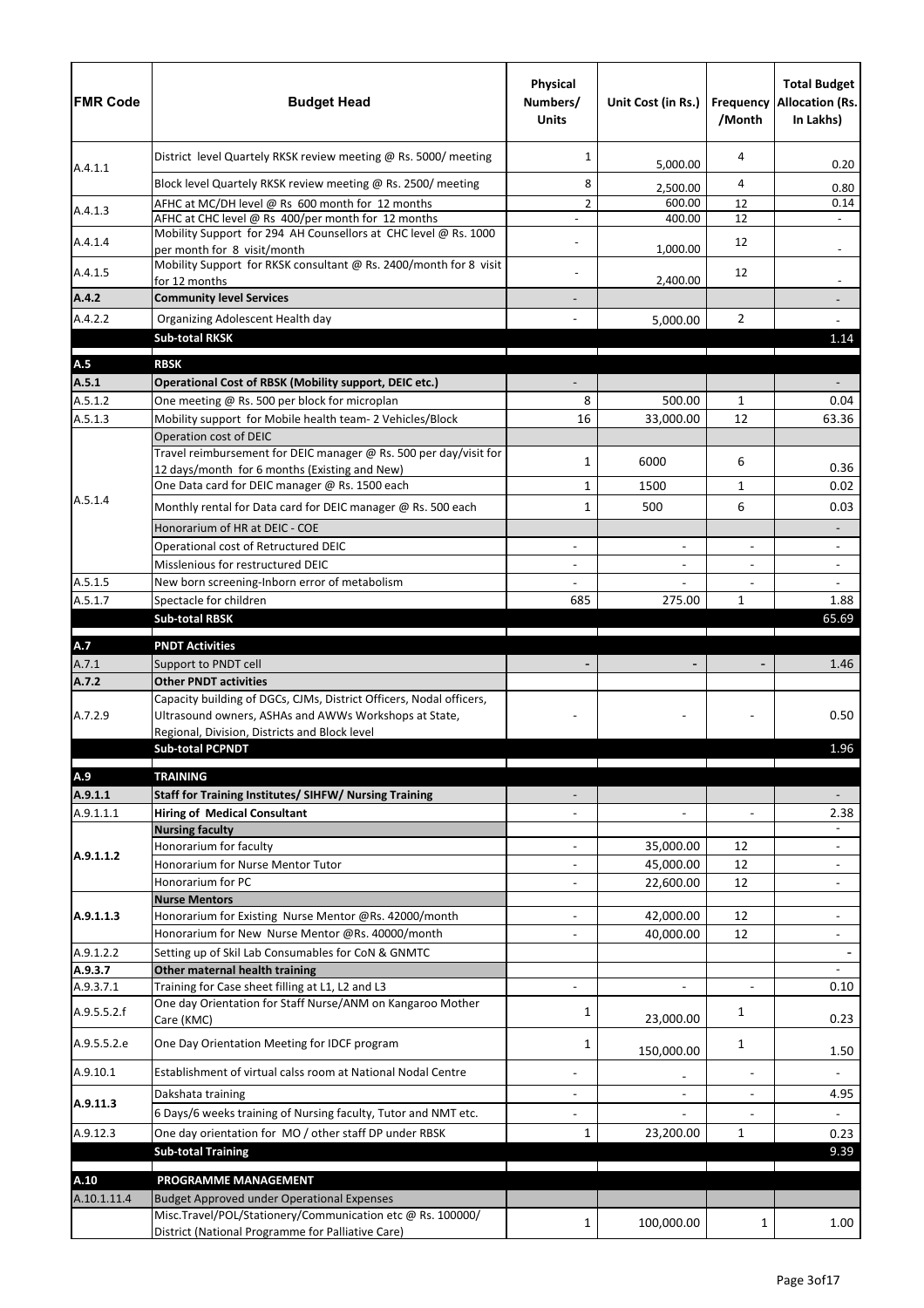| <b>FMR Code</b>      | <b>Budget Head</b>                                                                                         | Physical<br>Numbers/<br><b>Units</b> | Unit Cost (in Rs.)       | Frequency<br>/Month | <b>Total Budget</b><br><b>Allocation (Rs.</b><br>In Lakhs) |
|----------------------|------------------------------------------------------------------------------------------------------------|--------------------------------------|--------------------------|---------------------|------------------------------------------------------------|
| A.10.2               | <b>Strengthening of District society/ District Programme</b>                                               |                                      |                          |                     |                                                            |
|                      | <b>Management Support Unit</b><br>Contractual Staff for DPMU recruited and in position                     |                                      |                          |                     |                                                            |
|                      |                                                                                                            |                                      |                          |                     |                                                            |
| A.10.2.1<br>A.10.2.2 | District Programme Manager<br>District Accounts Manager                                                    | 1<br>$\mathbf 1$                     | 39,690.00<br>32,303.00   | 12<br>12            | 4.76<br>3.88                                               |
| A.10.2.3             | District Data Manager                                                                                      | $\mathbf 1$                          | 22,050.00                | 12                  | 2.65                                                       |
|                      | Honorarium of RKSK Coordinators @ Rs. 26250/month ofr 12                                                   |                                      |                          |                     |                                                            |
| A.10.2.4             | months                                                                                                     |                                      | 26,250.00                | 12                  |                                                            |
| A.10.2.6             | Data Entry Operators                                                                                       | 2                                    | 10,694.00                | 12                  | 2.57                                                       |
| A.10.2.7             | Support Staff (Kindly Specify)                                                                             | 1                                    | 8,269.00                 | 12                  | 0.99                                                       |
| A.10.2.8             | <b>Others</b>                                                                                              |                                      |                          |                     |                                                            |
|                      | Honorariam for existing DEIC manager's @ Rs. 33000 per month                                               |                                      | 33,000.00                | 12                  |                                                            |
| A.10.2.8.1           | for 12 Months<br>Honorariam for New DEIC manager's @ Rs. 33000 per month for 6                             |                                      |                          |                     |                                                            |
|                      | months                                                                                                     | 1                                    | 33,000.00                | 6                   | 1.98                                                       |
| A.10.2.8.2           | Operational Expenses for DPMU                                                                              | $\mathbf{1}$                         | 88,000.00                | 12                  | 10.56                                                      |
| A.10.2.8.3           | Quality Assurance Committees at Division/ District level                                                   |                                      |                          |                     | 10.44                                                      |
|                      | Monitoring and Evaluation Officers for Mental Health Programme                                             |                                      |                          |                     |                                                            |
| A.10.2.8.5           | Honorarium for Existing Staff @ Rs. 21000 for 12 months                                                    | 1                                    | 21,000.00                | 12                  | 2.52                                                       |
|                      | Honorarium for Existing Staff @ Rs. 20000 for 12 months                                                    |                                      | 20,000.00                | 12                  |                                                            |
|                      | Honorarium for New Staff @ Rs. 20000 for 4 months                                                          |                                      | 20,000.00                | 4                   |                                                            |
| A.10.3               | <b>Strengthening of Block PMU</b>                                                                          |                                      |                          |                     |                                                            |
| A.10.3.1             | <b>Block Programme Manager</b>                                                                             | 8                                    | 24,255.00                | 12                  | 23.28                                                      |
| A.10.3.2             | <b>Block Accounts Manager</b>                                                                              | 7                                    | 12,128.00                | 12                  | 10.19                                                      |
| A.10.3.7             | <b>Others</b>                                                                                              |                                      |                          |                     |                                                            |
| A.10.3.7.1           | Operational Expenses for BPMU                                                                              | 8                                    | 15,750.00                | 12                  | 15.12                                                      |
| A.10.7               | <b>Mobility Support, Field Visits</b>                                                                      |                                      |                          |                     |                                                            |
| A.10.7.2             | DPMU/District                                                                                              | $\overline{2}$                       | 33,000.00                | 12                  | 7.92                                                       |
| A.10.7.3             | <b>BPMU/Block</b>                                                                                          | 8                                    | 33,000.00                | 12                  | 31.68                                                      |
| A.10.8               | <b>Other Activities</b>                                                                                    |                                      |                          |                     |                                                            |
| A.10.8.1             | Divisional AD Office                                                                                       |                                      | 33,000.00                | 12                  |                                                            |
|                      | <b>Sub-total Programme Management</b>                                                                      |                                      |                          |                     | 129.54                                                     |
|                      | <b>Total of RCH</b>                                                                                        |                                      |                          |                     | 1,187.00                                                   |
| $\, {\bf B}$         | Additionalities under NRHM (Mission Flexible Pool)                                                         |                                      |                          |                     |                                                            |
| <b>B1</b>            | <b>ASHA</b>                                                                                                |                                      |                          |                     |                                                            |
| <b>B1.1</b>          | <b>ASHA Cost:</b>                                                                                          |                                      |                          |                     |                                                            |
| <b>B1.1.1</b>        | <b>Selection &amp; Training of ASHA</b>                                                                    |                                      |                          |                     |                                                            |
| B1.1.1.2             | Module VI & VII                                                                                            | $\overline{\phantom{a}}$             | 77,650.00                | $\blacksquare$      | 35.88                                                      |
| B1.1.1.3.1           | TOT of ASHA trainers Round III (at RHFWTC)                                                                 |                                      |                          |                     |                                                            |
| B1.1.1.4.1           | Supervision costs by ASHA facilitators(12 months)                                                          | $\blacksquare$                       |                          |                     | 39.00                                                      |
| B1.1.1.4.2           | Monthly Review meeting of ASHA facilitators with BCM at block<br>level-cost of travel and meeting expenses |                                      | 150.00                   | 12                  | 1.17                                                       |
| <b>B1.1.3</b>        | Performance Incentive/Other Incentive to ASHAs                                                             |                                      |                          |                     |                                                            |
| B1.1.3.1             | <b>ASHA incentives under Maternal Health</b>                                                               |                                      |                          |                     |                                                            |
| B1.1.3.1.1           | HRP identification and followup incentive for ASHA                                                         | $\blacksquare$                       | $\overline{\phantom{a}}$ | $\blacksquare$      | 10.50                                                      |
| B1.1.3.1.2           | MDR reporting by ASHA and Community                                                                        |                                      | $\blacksquare$           | $\blacksquare$      | 0.31                                                       |
| B1.1.3.2             | <b>Incentive to ASHA under Child Health</b>                                                                |                                      |                          |                     |                                                            |
| B1.1.3.2.1           | Incentive for Home Based Newborn Care programme                                                            | $\blacksquare$                       | $\blacksquare$           | $\blacksquare$      | 59.98                                                      |
|                      |                                                                                                            |                                      |                          |                     |                                                            |
| B1.1.3.2.5           | Incentive for follow up of discharge SAM children from NRCs                                                |                                      |                          |                     | 0.36                                                       |
| B1.1.3.2.8           | Incentive for IDCF                                                                                         | 1,372                                | 100.00                   | 1                   | 1.37                                                       |
| B1.1.3.3             | ASHA Incentives under family planning (ESB/ PPIUCD/ Others)                                                |                                      |                          |                     |                                                            |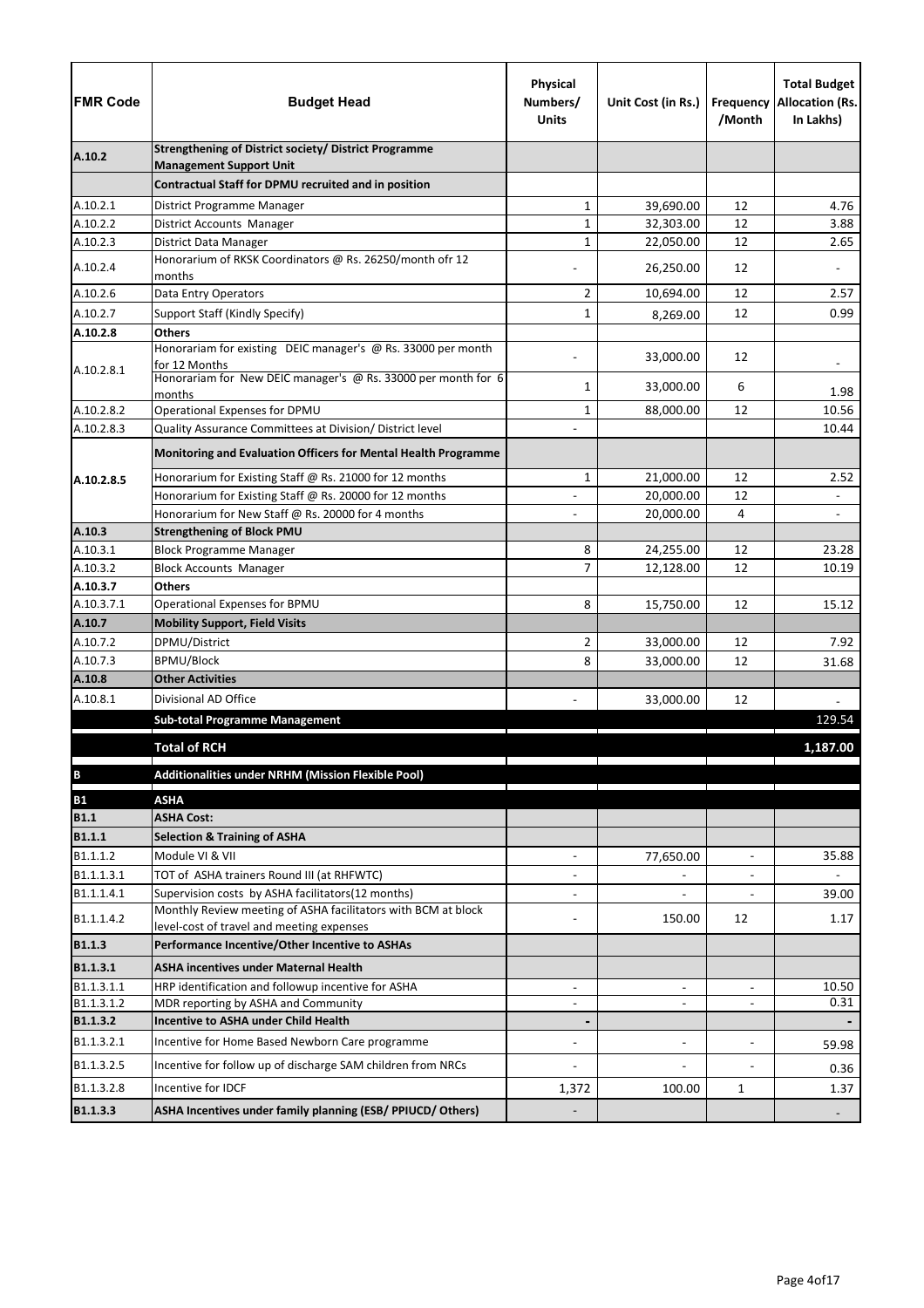| <b>FMR Code</b>       | <b>Budget Head</b>                                                                                                              | Physical<br>Numbers/<br><b>Units</b> | Unit Cost (in Rs.) | /Month                   | <b>Total Budget</b><br><b>Frequency Allocation (Rs.</b><br>In Lakhs) |
|-----------------------|---------------------------------------------------------------------------------------------------------------------------------|--------------------------------------|--------------------|--------------------------|----------------------------------------------------------------------|
| B1.1.3.3.1            | ASHA PPIUCD incentive for accompanying the client for PPIUCD<br>insertion (@ Rs. 150/ASHA/insertion)                            | 3,690                                | 150.00             | 1                        | 5.53                                                                 |
| B1.1.3.3.2            | ASHA PAIUCD incentive for accompanying the client for PAIUCD<br>insertion (@ Rs. 150/ASHA/insertion)                            | 20                                   | 150.00             | 1                        | 0.03                                                                 |
| B1.1.3.3.3            | ASHA incentive under ESB scheme for promoting spacing of births                                                                 | 1,967                                | 500.00             | 1                        | 9.84                                                                 |
| B1.1.3.3.4            | ASHA Incentive under ESB scheme for promoting adoption of<br>limiting method upto two children                                  | 1,190                                | 1,000.00           | 1                        | 11.90                                                                |
| B.1.1.3.4             | ASHA Incentives (Rashtriya Kishor Swasthya Karyakram)                                                                           |                                      |                    |                          |                                                                      |
| B.1.1.3.4.2           | Incentive for mobilizing adolescents and community for AHD @ Rs.<br>200 per AHD for 2 times                                     |                                      | 200.00             | 2                        |                                                                      |
| B1.1.3.6              | <b>ASHA Incentives (other)</b>                                                                                                  |                                      |                    |                          |                                                                      |
| B1.1.3.6.1            | Incentives for routine activities                                                                                               |                                      | 1,000.00           | 12                       | 164.64                                                               |
| B1.1.3.6.4            | Incentive to ASHA Facilitator                                                                                                   |                                      | 300.00             | 12                       | 2.34                                                                 |
| B1.1.3.6.5            | Reimbursement of travel expenses for accompanying a women to<br>facility for surgical abortion (MVA/EVA)                        | 100                                  | 150.00             | 1                        | 0.15                                                                 |
| B1.1.3.6.6            | Reimbursement of travel expenses for accompanying a women to<br>facility for medical abortion.                                  | 100                                  | 225.00             | 1                        | 0.23                                                                 |
| B1.1.3.7              | Other (support provisions to ASHA such as uniform, diary, ASHA<br>Ghar etc.)                                                    |                                      |                    |                          |                                                                      |
| B1.1.3.7.1            | ASHA Divas/ Annual ASHA Samellan                                                                                                |                                      | $\blacksquare$     | $\overline{a}$           | 4.01                                                                 |
| B1.1.3.7.5            | <b>ASHA Uniform</b>                                                                                                             |                                      | $\blacksquare$     | $\overline{\phantom{0}}$ | 6.47                                                                 |
| B1.1.5                | <b>Human Resources</b>                                                                                                          |                                      |                    |                          |                                                                      |
| B1.1.5.1              | HR at State Level (PM HR only)<br>HR at District Level (District Community Process Manager) (PM HR                              |                                      | $\blacksquare$     |                          | $\blacksquare$                                                       |
| B1.1.5.2              | only)                                                                                                                           | 1                                    | 32,303.00          | 12                       | 3.88                                                                 |
| B1.1.5.3              | HR at Block Level (PM HR only)                                                                                                  | 16                                   |                    | $\blacksquare$           | 15.84                                                                |
| B1.1.5.4              | Mobility Costs for ASHA Resource Centre/ASHA Mentoring Group<br>(Kindly Specify)                                                |                                      |                    |                          | 0.10                                                                 |
|                       | <b>Sub-Total of ASHA</b>                                                                                                        |                                      |                    |                          | 373.52                                                               |
|                       |                                                                                                                                 |                                      |                    |                          |                                                                      |
|                       | Untied Funds/Annual Maintenance Grants / Corpus Grants to                                                                       |                                      |                    |                          |                                                                      |
| <b>B2</b>             | <b>HMS/RKS</b>                                                                                                                  |                                      | 1,000,000.00       |                          | 9.79                                                                 |
| B2.1<br><b>B2.3</b>   | <b>District Hospitals</b><br><b>CHCs</b>                                                                                        | $\blacksquare$                       | 500,000.00         | $\blacksquare$           | 20.00                                                                |
| <b>B2.4</b>           | PHCs                                                                                                                            |                                      | 175,000.00         | $\blacksquare$           | 23.63                                                                |
| <b>B2.5</b>           | Sub Centres                                                                                                                     |                                      | 20000.00           |                          | 16.20                                                                |
| B2.6                  | <b>VHSC</b>                                                                                                                     |                                      |                    |                          | 23.55                                                                |
|                       | <b>Sub-Total of Untied Fund</b>                                                                                                 |                                      |                    |                          | 93.17                                                                |
|                       |                                                                                                                                 |                                      |                    |                          |                                                                      |
| B.4                   | <b>Hospital Strengthening</b>                                                                                                   |                                      |                    |                          |                                                                      |
| <b>B.4.1</b>          | Up gradation of CHCs, PHCs, Dist. Hospitals                                                                                     |                                      |                    |                          |                                                                      |
| B4.1.1                | District Hospitals (As per the DH Strengthening Guidelines)<br>Upgradation/ Renovation of CBNAAT site and Establishing of DRTBC |                                      |                    |                          |                                                                      |
| B4.1.1.2              | under RNTCP                                                                                                                     |                                      |                    |                          | 1.10                                                                 |
| B4.1.6                | <b>SDH</b>                                                                                                                      |                                      |                    |                          |                                                                      |
| B4.1.6.3              | Spill over of Ongoing Works                                                                                                     |                                      | 100000             | 1                        |                                                                      |
| <b>B.4.3</b>          | <b>Sub Centre Rent and Contingencies</b>                                                                                        |                                      |                    | $\Omega$                 | 0.27                                                                 |
|                       | <b>Sub-Total of Hospital Strenthening</b>                                                                                       |                                      |                    |                          | 1.37                                                                 |
| <b>B8</b>             | Panchayati Raj Institutions                                                                                                     |                                      |                    |                          |                                                                      |
| B8.3.3                | <b>VHSNC Register</b>                                                                                                           |                                      |                    |                          | 0.71                                                                 |
|                       | <b>Sub-Total of PRI</b>                                                                                                         |                                      |                    |                          | 0.71                                                                 |
|                       |                                                                                                                                 |                                      |                    |                          |                                                                      |
| <b>B9</b>             | <b>Mainstreaming of AYUSH</b>                                                                                                   |                                      |                    |                          |                                                                      |
| <b>B9.1</b><br>B9.1.1 | <b>Other Activities (Excluding HR)</b><br>Contigency for AYUSH wing                                                             | 1                                    | 20,000.00          | 1                        | 0.20                                                                 |
|                       |                                                                                                                                 |                                      |                    |                          |                                                                      |
|                       | <b>Sub-Total of AYUSH</b>                                                                                                       |                                      |                    |                          | 0.20                                                                 |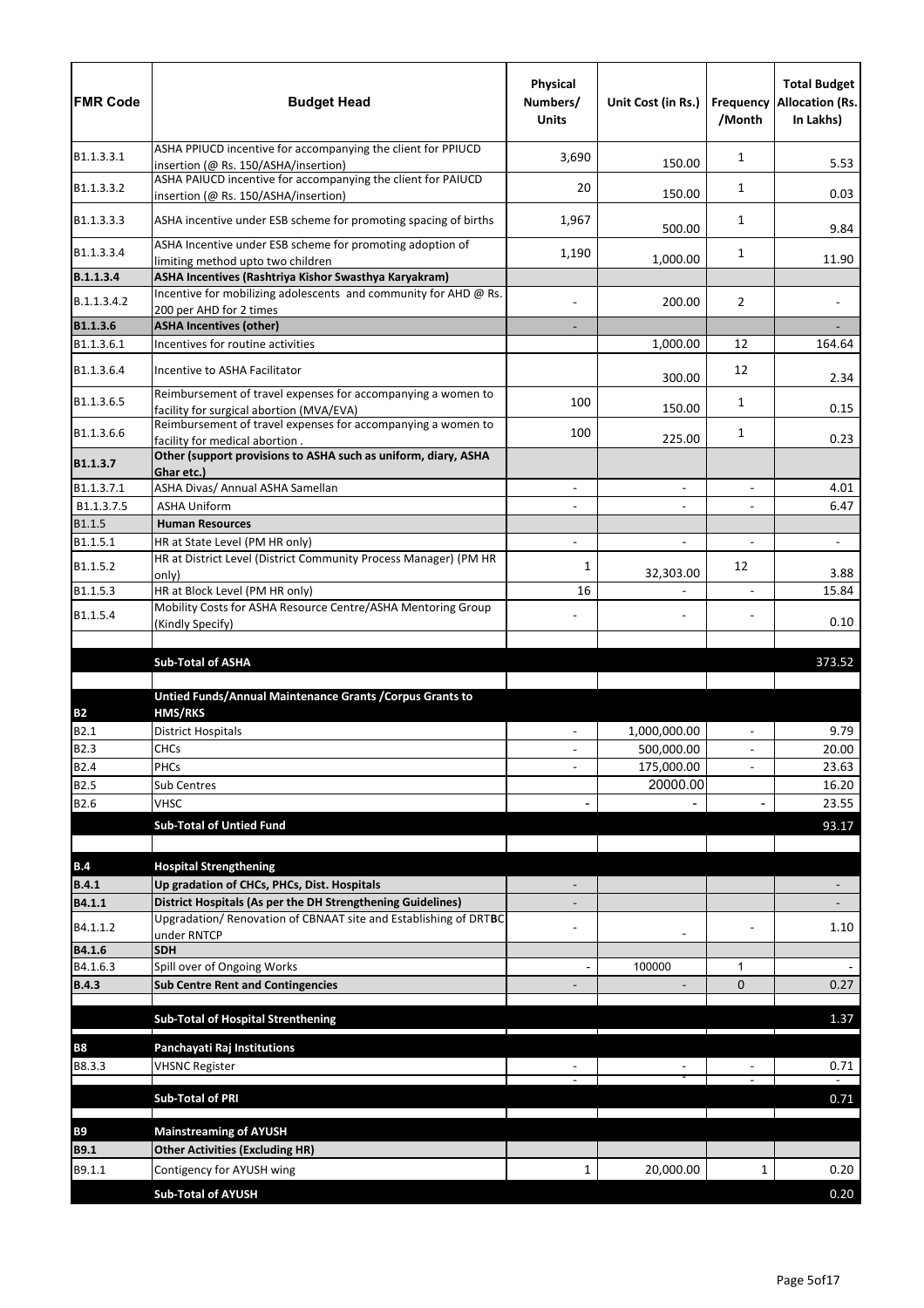| <b>FMR Code</b> | <b>Budget Head</b>                                                                                                                                                                      | Physical<br>Numbers/<br><b>Units</b> | Unit Cost (in Rs.)       | Frequency<br>/Month | <b>Total Budget</b><br><b>Allocation (Rs.</b><br>In Lakhs) |
|-----------------|-----------------------------------------------------------------------------------------------------------------------------------------------------------------------------------------|--------------------------------------|--------------------------|---------------------|------------------------------------------------------------|
|                 |                                                                                                                                                                                         |                                      |                          |                     |                                                            |
| <b>B10</b>      | <b>IEC-BCC NRHM</b>                                                                                                                                                                     |                                      |                          |                     |                                                            |
| B.10.3.3        | <b>BCC/IEC activities for FP</b><br><b>Inter Personal Communication</b>                                                                                                                 |                                      |                          |                     |                                                            |
| B.10.3.3.2      |                                                                                                                                                                                         |                                      |                          |                     | 0.58                                                       |
| B.10.6.7        | <b>Health Education and Publicity for NIDDCP</b>                                                                                                                                        | 1                                    | 10,000.00                | $\mathbf{1}$        | 0.10                                                       |
| B.10.6.9        |                                                                                                                                                                                         |                                      |                          |                     |                                                            |
| B.10.6.9        | IEC / BCC for NVBDCP                                                                                                                                                                    |                                      |                          |                     |                                                            |
| B.10.6.9.a      | IEC/BCC for Malaria                                                                                                                                                                     | $\blacksquare$                       | $\blacksquare$           | $\blacksquare$      | 0.14                                                       |
| B.10.6.9.b      | Dengue & Chikungunya                                                                                                                                                                    |                                      |                          |                     | 0.30                                                       |
| B.10.6.9.d      | Specific IEC/BCC for Lymphatic Filariasis at State, District, PHC, Sub-<br>centre and village level including VHSC/GKs for<br>communitymobilization efforts to realize the desired drug |                                      |                          |                     |                                                            |
|                 | compliance of 85% during MDA.                                                                                                                                                           |                                      |                          |                     |                                                            |
|                 | IEC/BCC/Advocacy for Kalaazar                                                                                                                                                           |                                      |                          |                     |                                                            |
| B.10.6.10       | IEC/BCC: Mass media, Outdoor media, Rural media, Advocacy<br>media for NLEP                                                                                                             | 1                                    | 98,000.00                | $\mathbf{1}$        | 0.98                                                       |
| B.10.6.12       | IEC and community mobilization activities for NMHP                                                                                                                                      |                                      |                          |                     |                                                            |
| B.10.6.12.a     | Procuring/ translation of IEC material and distribution                                                                                                                                 |                                      |                          |                     | 2.00                                                       |
| B.10.6.12.b     | Awareness generation activities in the community, schools,<br>workplaces with community involvement                                                                                     |                                      |                          |                     | 2.00                                                       |
| B.10.6.14.1     | SBCC/IEC campaign                                                                                                                                                                       |                                      |                          |                     | -                                                          |
| B.10.6.14.1.a   | Development of posters/ stickers/ handouts/ wall paintings/                                                                                                                             |                                      |                          |                     |                                                            |
|                 | hoardings/local advt/etc. @ Rs. 3,00,000                                                                                                                                                | 1                                    | 300,000.00               | 1                   | 3.00                                                       |
| B.10.6.14.1.b   | Places covered with hoardings/ bill boards/ signages etc. @ Rs.<br>2,00,000                                                                                                             | 1                                    | 200,000.00               | 1                   | 2.00                                                       |
| B.10.6.14.1.c   | Usage of Folk media such as Nukkad Natak/ mobile audio visual                                                                                                                           | 1                                    | 100,000.00               | 1                   | 1.00                                                       |
| B.10.6.14.1.    | services/local radio etc. @ Rs. 1,00,000<br>1000 Printing of Challan Books @ Rs. 60 per book                                                                                            |                                      | 60,000.00                | $\mathbf{1}$        |                                                            |
| B.10.6.14.2     | IEC/SBCC material used for patients counselling                                                                                                                                         | 1                                    |                          |                     | 0.60                                                       |
|                 |                                                                                                                                                                                         | 1                                    | 40,000.00                | 1                   | 0.40                                                       |
| <b>B.10.7</b>   | Printing activities (please specify)                                                                                                                                                    |                                      |                          |                     |                                                            |
| B.10.7.1        | Printing of MCP cards, safe motherhood booklets etc.                                                                                                                                    |                                      |                          |                     | 13.31                                                      |
| B.10.7.2        | WIFS report Format (36 format per Upper Primary shool Inter<br>College and AWC                                                                                                          | 80712                                | 0.50                     | 1                   | 0.40                                                       |
| B.10.7.4        | <b>Other printing</b>                                                                                                                                                                   |                                      |                          |                     |                                                            |
| B.10.7.4.1      | NIPI report Format (36 format per Primary schoo)                                                                                                                                        | 44,748                               | 0.50                     | 1                   | 0.22                                                       |
|                 | AFHS Cards for CHCS level Clinic (2000 Cards/Clinic)                                                                                                                                    |                                      | 0.50                     | $\mathbf{1}$        |                                                            |
|                 | AFHS Cards for Medical College/Distt. hospital level Clinic (2000                                                                                                                       | 4,000                                |                          | 1                   | 0.02                                                       |
| B.10.7.4.2      | Cards/Clinic)                                                                                                                                                                           |                                      | 0.50                     |                     |                                                            |
|                 | AFHC Register @ Rs. 100/ per register for CHC Clinic                                                                                                                                    | 6                                    | 100.00                   | $\mathbf{1}$        | 0.01                                                       |
|                 | AFHC Register @ Rs. 100/ per register for DC/MC Clinic                                                                                                                                  |                                      | 100.00                   | 1                   |                                                            |
|                 | <b>Printing of RBSK card and registers</b>                                                                                                                                              |                                      |                          |                     |                                                            |
|                 | No. of children in AWCs                                                                                                                                                                 | 134,540                              | 0.90                     | 2                   | 2.42                                                       |
|                 | No. of children in primary schools<br>(Class 1 to 5th)                                                                                                                                  | 54,807                               | 0.60                     | 1                   | 0.33                                                       |
| B.10.7.4.3      | No. of children in Upper primary schools                                                                                                                                                | 57,500                               | 0.60                     | 1                   | 0.35                                                       |
|                 | (Class 6 to 12th)<br>MHT Register for AWC                                                                                                                                               | 538                                  | 100.00                   | 1                   | 0.54                                                       |
|                 | MHT Register for School<br>(Class-1 to 12)                                                                                                                                              | 225                                  | 100.00                   | 1                   | 0.23                                                       |
|                 | RBSK Format (microplan, reporting) @ Rs. 2000/ per block                                                                                                                                | 8                                    | 2,000.00                 | $\mathbf{1}$        | 0.16                                                       |
| B.10.7.4.8      | Printing of IEC Materials and monitoring formats for IDCF                                                                                                                               | $\qquad \qquad \blacksquare$         |                          | 1                   | 1.18                                                       |
| B.10.7.4.10     | Printing and dissemination of Immunization cards, tally sheets,<br>monitoring forms etc.                                                                                                |                                      | $\overline{\phantom{a}}$ |                     | 5.29                                                       |
| B.10.7.4.12     | <b>MDR Format printing</b>                                                                                                                                                              |                                      | $\overline{\phantom{a}}$ |                     | 0.14                                                       |
| B.10.7.4.13     | Printing of Case Sheet under Maternal Health                                                                                                                                            |                                      |                          |                     | 2.95                                                       |
| B.10.7.4.14     | <b>IEC for NPCDCS</b>                                                                                                                                                                   | 1                                    | 500,000.00               | 1                   | 5.00                                                       |
| B.10.7.4.15     | Printing of HBNC Monitoring format for 6 & 7 module trained ASHA                                                                                                                        |                                      |                          | $\mathbf{1}$        | 1.66                                                       |
|                 |                                                                                                                                                                                         |                                      |                          |                     |                                                            |
|                 | <b>Sub-Total of IEC/BCC</b>                                                                                                                                                             |                                      |                          |                     | 47.30                                                      |
|                 |                                                                                                                                                                                         |                                      |                          |                     |                                                            |
| <b>B14</b>      | Innovations (if any)                                                                                                                                                                    |                                      |                          |                     |                                                            |
| B14.6           | Religious and Community Leaders Meet                                                                                                                                                    | $\mathbf{1}$                         | 10,000.00                | $\mathbf{1}$        | 0.10                                                       |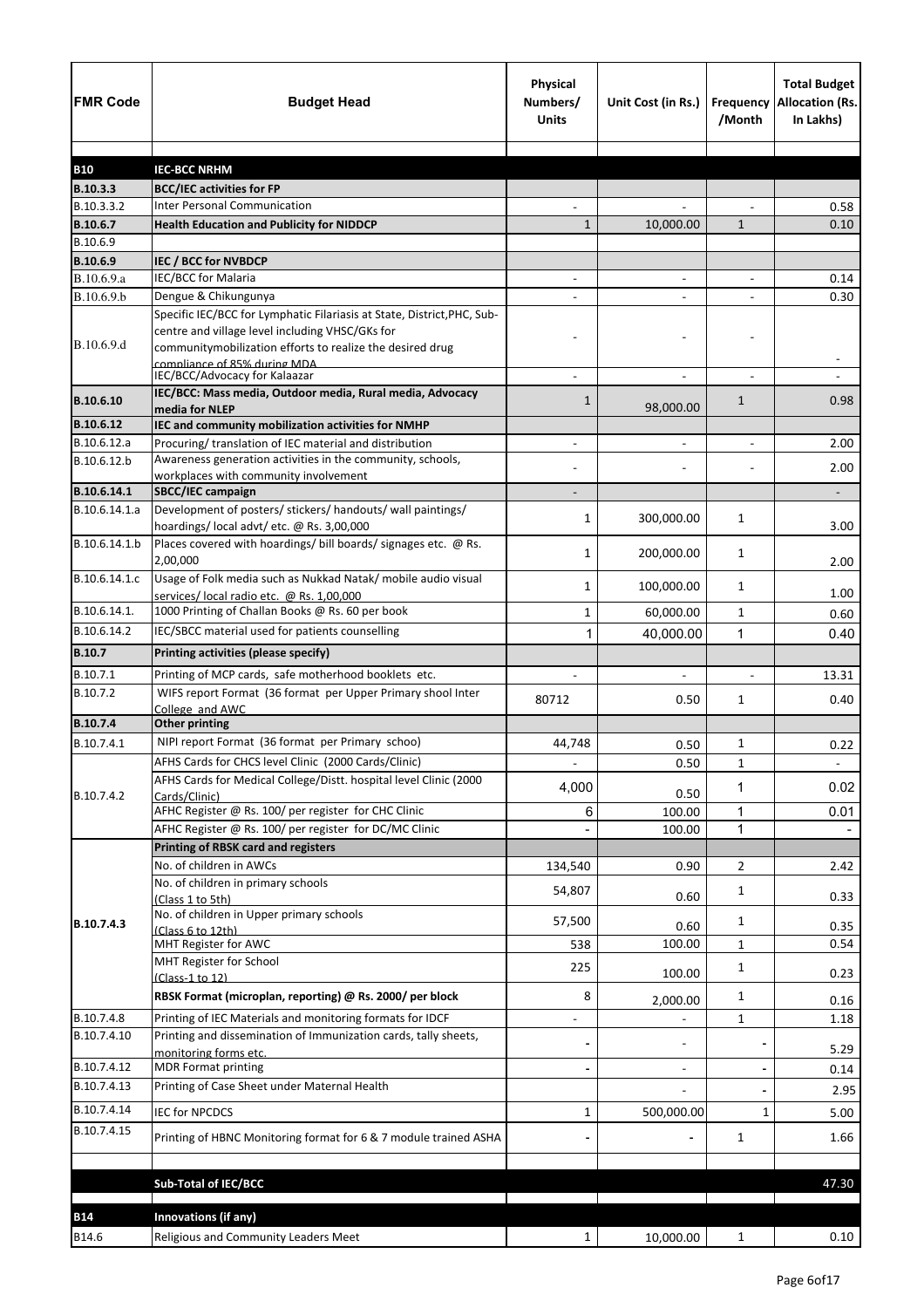| <b>FMR Code</b>          | <b>Budget Head</b>                                                                                                                          | <b>Physical</b><br>Numbers/<br><b>Units</b> | Unit Cost (in Rs.)                                   | Frequency<br>/Month      | <b>Total Budget</b><br><b>Allocation (Rs.</b><br>In Lakhs) |
|--------------------------|---------------------------------------------------------------------------------------------------------------------------------------------|---------------------------------------------|------------------------------------------------------|--------------------------|------------------------------------------------------------|
| B14.7                    | Procurement of equipment for PICU Dr SPM Hospital, Lucknow                                                                                  |                                             |                                                      | 1                        |                                                            |
| B14.10                   | Establishment of Divisional Monitoring & Evaluation Hub (M&E<br>Hub)                                                                        |                                             |                                                      |                          |                                                            |
| B14.11                   | Rogi Sahayata Kendra                                                                                                                        |                                             |                                                      |                          |                                                            |
| B14.12                   | AAA Platform - Monitoring & Microplanning meeting<br>for frontline workers                                                                  |                                             |                                                      |                          |                                                            |
|                          | Establishment of Mini Skill Lab @ Rs. 77000/MSL                                                                                             |                                             | 77,000.00                                            | 1                        |                                                            |
| B14.22                   | Training Strategy for Village Health and Nutrition Days (VHNDs)                                                                             |                                             |                                                      |                          | 3.49                                                       |
| B14.25                   | Free Transport Facilities to PLHIV(People Living with HIV) for<br>treatment                                                                 |                                             |                                                      |                          | 1.63                                                       |
| B14.28                   | Comprehensive Primary Health Care - District-Shrawasti-Block-<br>Srisia                                                                     |                                             |                                                      |                          |                                                            |
| B14.29                   | Swasthya Ganv Khushal Ganv                                                                                                                  |                                             | $\overline{\phantom{a}}$                             |                          | 0.75                                                       |
| B14.35                   | Misoprost Distribution for Home Deliveries                                                                                                  |                                             |                                                      |                          |                                                            |
|                          | <b>Sub-Total of Innovation</b>                                                                                                              |                                             |                                                      |                          | 5.97                                                       |
|                          |                                                                                                                                             |                                             |                                                      |                          |                                                            |
| <b>B15</b>               | <b>Planning, Implementation and Monitoring</b>                                                                                              |                                             |                                                      |                          |                                                            |
| <b>B15.2</b>             | <b>Quality Assurance &amp; Grievance Redressal</b>                                                                                          |                                             |                                                      |                          |                                                            |
|                          | <b>Quality Assurance</b>                                                                                                                    |                                             |                                                      |                          |                                                            |
| B15.2.2                  | District Quality Assurance Unit (excluding HR) (Operational cost,<br>review meeting)                                                        |                                             |                                                      |                          | 2.12                                                       |
| B15.2.4                  | Quality Assurance Implementation (for traversing gaps)                                                                                      |                                             |                                                      |                          | 1.04                                                       |
|                          | Quality Assurance Assessment (State & district Level assessment                                                                             |                                             | $\overline{\phantom{0}}$                             |                          |                                                            |
| B15.2.5                  | cum Mentoring Visit) certification & re certification (State &<br>National Level)                                                           |                                             |                                                      |                          | 2.70                                                       |
| B15.2.7                  | <b>Kayakalp</b>                                                                                                                             |                                             |                                                      |                          |                                                            |
| B15.2.7.1                | <b>Kayakalp Trainings</b>                                                                                                                   |                                             |                                                      |                          | 1.41                                                       |
| B15.2.7.2                | Assessments                                                                                                                                 |                                             |                                                      |                          | 1.33                                                       |
| B15.2.7.4<br>B15.2.7.6   | Support for Implementation of Kayakalp<br>Swachh Swasth Sarvatra                                                                            | $\overline{\phantom{0}}$                    | $\overline{a}$                                       |                          | 2.80                                                       |
|                          |                                                                                                                                             |                                             |                                                      |                          |                                                            |
|                          | <b>Sub-Total of Quality Assurance</b>                                                                                                       |                                             |                                                      |                          | 11.40                                                      |
| <b>B15.3</b>             | <b>Monitoring and Evaluation</b>                                                                                                            |                                             |                                                      |                          |                                                            |
| B15.3.1                  | <b>HMIS</b>                                                                                                                                 |                                             |                                                      |                          |                                                            |
| B15.3.1.2                | Data Entry Operators at Block level                                                                                                         | $\overline{a}$                              | $\blacksquare$                                       | $\overline{\phantom{a}}$ | 13.44                                                      |
| B15.3.1.5                | <b>Mobility Support for HMIS &amp; MCTS</b>                                                                                                 |                                             |                                                      |                          |                                                            |
| B15.3.1.5.2<br>B15.3.1.6 | Mobility Support for HMIS & MCTS at District level<br>Printing of HMIS Formats                                                              | $\overline{\phantom{a}}$                    | $\overline{\phantom{a}}$<br>$\overline{\phantom{a}}$ | $\overline{a}$           | 0.29<br>0.38                                               |
| B15.3.2                  | <b>MCTS</b>                                                                                                                                 |                                             |                                                      |                          |                                                            |
| B15.3.2.1                | Printing of RCH Registers                                                                                                                   |                                             | $\blacksquare$                                       | $\overline{a}$           | 4.03                                                       |
| B15.3.2.2                | Printing of MCTS follow-up formats/ services due list/ work plan                                                                            |                                             | $\overline{\phantom{a}}$                             |                          | 0.49                                                       |
| B15.3.2.5                | AMC of Computer/Printer/UPS                                                                                                                 | $\overline{\phantom{0}}$                    |                                                      |                          | 0.76                                                       |
| B15.3.2.7                | Internet Connectivity through LAN / data card                                                                                               | $\overline{\phantom{0}}$                    | $\blacksquare$                                       | $\overline{\phantom{a}}$ | 1.32                                                       |
| B15.3.2.12               | Other office expenditure                                                                                                                    |                                             |                                                      |                          | 1.68                                                       |
|                          | <b>Sub-Total of HMIS/MCTS</b>                                                                                                               |                                             |                                                      |                          | 22.40                                                      |
| <b>B.16</b>              | <b>PROCUREMENT</b>                                                                                                                          |                                             |                                                      |                          |                                                            |
| <b>B16.1</b>             | <b>Procurement of Equipment</b>                                                                                                             |                                             |                                                      |                          |                                                            |
| B16.1.1                  | Procurement of equipment: MH                                                                                                                |                                             |                                                      |                          |                                                            |
| B16.1.1.3                | <b>Others</b>                                                                                                                               |                                             |                                                      |                          |                                                            |
| B16.1.1.3.2              | VDRL rotator for Syphilis screening                                                                                                         | 11                                          | 14,000.00                                            | 1                        | 1.54                                                       |
| B16.1.1.3.5              | Safe Dilivery kit for Diliveries of HIV infected pregnant women                                                                             |                                             |                                                      |                          | 1.71                                                       |
| B16.1.1.3.9              | Detection and treatment of High Risk Pregnant Women due to<br>anaemia using Haemoglobin auto-analyser in VHND sessions in 25<br><b>HPDs</b> |                                             |                                                      |                          |                                                            |
| B16.1.2                  | Procurement of equipment: CH                                                                                                                |                                             |                                                      |                          |                                                            |
| B16.1.2.1                | Furniture, Furnishing and Equipment                                                                                                         |                                             |                                                      | 1                        |                                                            |
| B16.1.2.9                | Procurement of equipment for SNCU in Medical Collage / DWH                                                                                  |                                             |                                                      |                          | 103.00                                                     |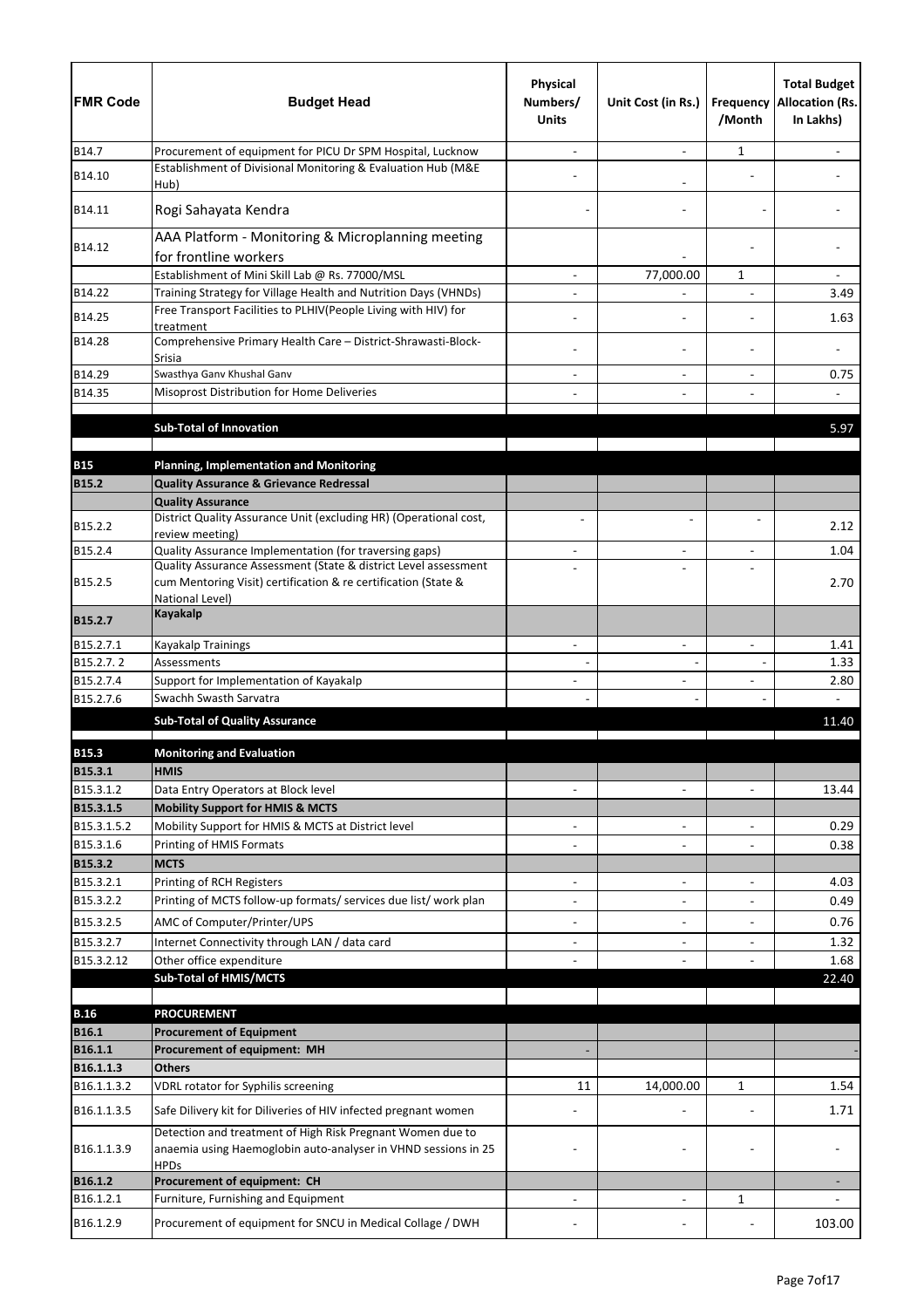| <b>FMR Code</b>              | <b>Budget Head</b>                                                                                             | <b>Physical</b><br>Numbers/<br><b>Units</b> | Unit Cost (in Rs.)         | /Month                      | <b>Total Budget</b><br>Frequency Allocation (Rs.<br>In Lakhs) |
|------------------------------|----------------------------------------------------------------------------------------------------------------|---------------------------------------------|----------------------------|-----------------------------|---------------------------------------------------------------|
| B16.1.6.3                    | <b>Equipments for RBSK</b>                                                                                     |                                             |                            |                             |                                                               |
| B16.1.6.3.5                  | Data card internet connection for laptops and DEIC and rental                                                  | 16                                          | 500.00                     | 12                          | 0.96                                                          |
| B16.1.10                     | <b>Procurement of Equipments RNTCP (CBNAAT)</b>                                                                | $\mathbf{1}$                                | 190,000.00                 | $\mathbf{1}$                | 1.90                                                          |
|                              | <b>Sub-Total of Equipments</b>                                                                                 |                                             |                            |                             | 109.11                                                        |
|                              |                                                                                                                |                                             |                            |                             |                                                               |
| <b>B.16.2</b>                | <b>Procurement of Drugs and supplies</b>                                                                       |                                             |                            |                             |                                                               |
| <b>B.16.2.1</b>              | Drugs & supplies for MH                                                                                        |                                             |                            |                             |                                                               |
| B.16.2.1.3                   | <b>Others</b>                                                                                                  |                                             |                            |                             |                                                               |
| B.16.2.1.3.1                 | JSSK drugs and consumables<br>Whole blood finger prick test for HIV                                            |                                             |                            |                             | 254.90                                                        |
| B.16.2.1.5                   |                                                                                                                |                                             |                            |                             | 3.40                                                          |
|                              | Refrigerator & operational cost under Cold chain management                                                    |                                             | $\overline{\phantom{a}}$   |                             |                                                               |
|                              | Consumables for ICTC/ PPTCT Centers                                                                            |                                             |                            |                             | 12.77                                                         |
| <b>B.16.2.2</b>              | Drugs & supplies for CH                                                                                        |                                             |                            |                             |                                                               |
| B.16.2.2.2                   | Vitamin A syrup                                                                                                |                                             | $\overline{\phantom{a}}$   |                             | 4.05                                                          |
| B.16.2.2.6                   | Procurement of ORS for IDCF program                                                                            | 172,590                                     | 1.94                       | $\mathbf{1}$                | 3.35                                                          |
| <b>B.16.2.4</b>              | <b>Supplies for IMEP</b>                                                                                       |                                             |                            |                             |                                                               |
| B.16.2.4.1                   | <b>Biomedical waste management - District level</b>                                                            | $\overline{\phantom{0}}$                    | $\overline{\phantom{a}}$   | $\overline{a}$              | 4.50                                                          |
| B.16.2.4.2                   | <b>Biomedical waste management - CHC/PHC level</b><br>Cleaning/washing, house-keeping and laundry management - |                                             | 13,109.00                  | 12                          | 3.15                                                          |
| B.16.2.4.3                   | <b>District level</b>                                                                                          |                                             |                            |                             | 46.57                                                         |
| B.16.2.4.4                   | Cleaning/washing, house-keeping and laundry management -<br><b>CHC/PHC level</b>                               |                                             |                            |                             | 15.79                                                         |
| B.16.2.4.7                   | <b>Cleanliness of Sub Centres</b>                                                                              |                                             | $\overline{\phantom{a}}$   |                             | 10.14                                                         |
| <b>B.16.2.6</b>              | National Iron Plus Initiative and National Deworming Day (Drugs                                                |                                             |                            |                             |                                                               |
| B.16.2.6.1                   | & Supplies)<br>Children (6m - 60months)                                                                        |                                             |                            |                             |                                                               |
| B.16.2.6.1.a                 | IFA syrups (with auto dispenser)                                                                               | 195,845                                     | 7.99                       | $\mathbf{1}$                | 15.65                                                         |
| IB.16.2.6.2                  | Children 5 - 10 years                                                                                          |                                             |                            |                             |                                                               |
| B.16.2.6.2.a                 | IFA tablets (IFA WIFS Junior tablets- pink sugar coated)                                                       | 2,713,761                                   | 0.18                       | $\mathbf{1}$                | 4.94                                                          |
| B.16.2.6.3                   | <b>WIFS (10-19 years)</b>                                                                                      |                                             |                            |                             |                                                               |
| B.16.2.6.3.a                 | IFA tablets @ Rs. 1.41/10 tables                                                                               | 4,863,652                                   | 0.14                       | 1                           | 6.86                                                          |
| B.16.2.7                     | Drugs & supplies for RBSK                                                                                      |                                             |                            |                             |                                                               |
| B.16.2.7.1                   | Medicine for Mobile Health Team @Rs. 5000/MHT                                                                  | 16                                          | 5,000.00                   | 1                           | 0.80                                                          |
| <b>B.16.2.8</b>              | <b>Drugs &amp; supplies for AYUSH</b>                                                                          | 21                                          | 50,000.00                  | $\mathbf{1}$                | 10.50                                                         |
| B.16.2.10.3                  | <b>Procurement of ASHA HBNC Kit</b>                                                                            |                                             |                            |                             |                                                               |
| B.16.2.10.3.1.1 New Kit      |                                                                                                                |                                             | 150.00                     | $\mathbf{1}$                |                                                               |
| B.16.2.11.4                  | <b>Drugs and Consumables for NPCB</b>                                                                          |                                             |                            |                             |                                                               |
| B.16.2.11.3                  | Cash grant for decentralized commodities for NVBDCP                                                            |                                             |                            |                             | 7.74                                                          |
| B.16.2.11.5                  | Drugs and Consumables for NMHP                                                                                 |                                             | 1,000,000.00               | $\mathbf{1}$                | 10.00                                                         |
| B.16.2.11.7                  | Pharmacological Treatment @ 2,00,000/District (Procurement of                                                  | 1                                           | 200,000.00                 | $\mathbf{1}$                | 2.00                                                          |
|                              | Medicine & Consumables for TCC)                                                                                |                                             |                            |                             |                                                               |
| B.16.2.11.8<br>B.16.2.11.8.a | Laboratories, Drugs & Consumables under NPCDCS<br>District NCD Clinic                                          |                                             |                            |                             |                                                               |
| B.16.2.11.8.b                | District CCU/ICU & Cancer Care                                                                                 | $\mathbf{1}$<br>1                           | 1,200,000.00<br>500,000.00 | $\mathbf{1}$<br>$\mathbf 1$ | 12.00<br>5.00                                                 |
| B.16.2.11.8.c                | CHC N C D Clinic                                                                                               | 8                                           | 200,000.00                 | 1                           | 16.00                                                         |
| B.16.2.11.8.d                | Glucostrips, Lancets-PHC level                                                                                 | 27                                          | 25,000.00                  | 1                           | 6.750                                                         |
| B.16.2.11.8.e                | Glucostrips, Lancets-Sub-Centre level                                                                          | 169                                         | 25,000.00                  | $\mathbf{1}$                | 42.25                                                         |
| B.16.2.11.9                  | Material & Supplies: NLEP(Supportive drugs, lab. reagents &                                                    | 1                                           | 68,000.00                  | $\mathbf{1}$                | 0.68                                                          |
| B.16.2.11.10                 | equipments and printing works)                                                                                 |                                             |                            |                             |                                                               |
| B.16.2.11.11                 | Drigs for Palliative Care @ Rs. 50000/Distict                                                                  | 1                                           | 500,000.00                 | $\mathbf{1}$                | 5.00                                                          |
|                              | Drugs for RNTCP<br><b>Sub-total of Drugs</b>                                                                   |                                             |                            |                             | 2.00<br>506.79                                                |
|                              |                                                                                                                |                                             |                            |                             |                                                               |
|                              | <b>Sub total of Procurement</b>                                                                                |                                             |                            |                             | 615.90                                                        |
| <b>B.17</b>                  | <b>Drug Ware Housing</b>                                                                                       |                                             |                            |                             |                                                               |
| B.17.1.1                     | Human Resources (Regional Drug Ware House)                                                                     |                                             |                            |                             |                                                               |
| B.17.1.1                     | Human Resources (District Drug Ware House)                                                                     |                                             |                            |                             | 3.38                                                          |
| B.17.1.2                     | <b>Others (Oprational Expences)</b>                                                                            |                                             |                            |                             |                                                               |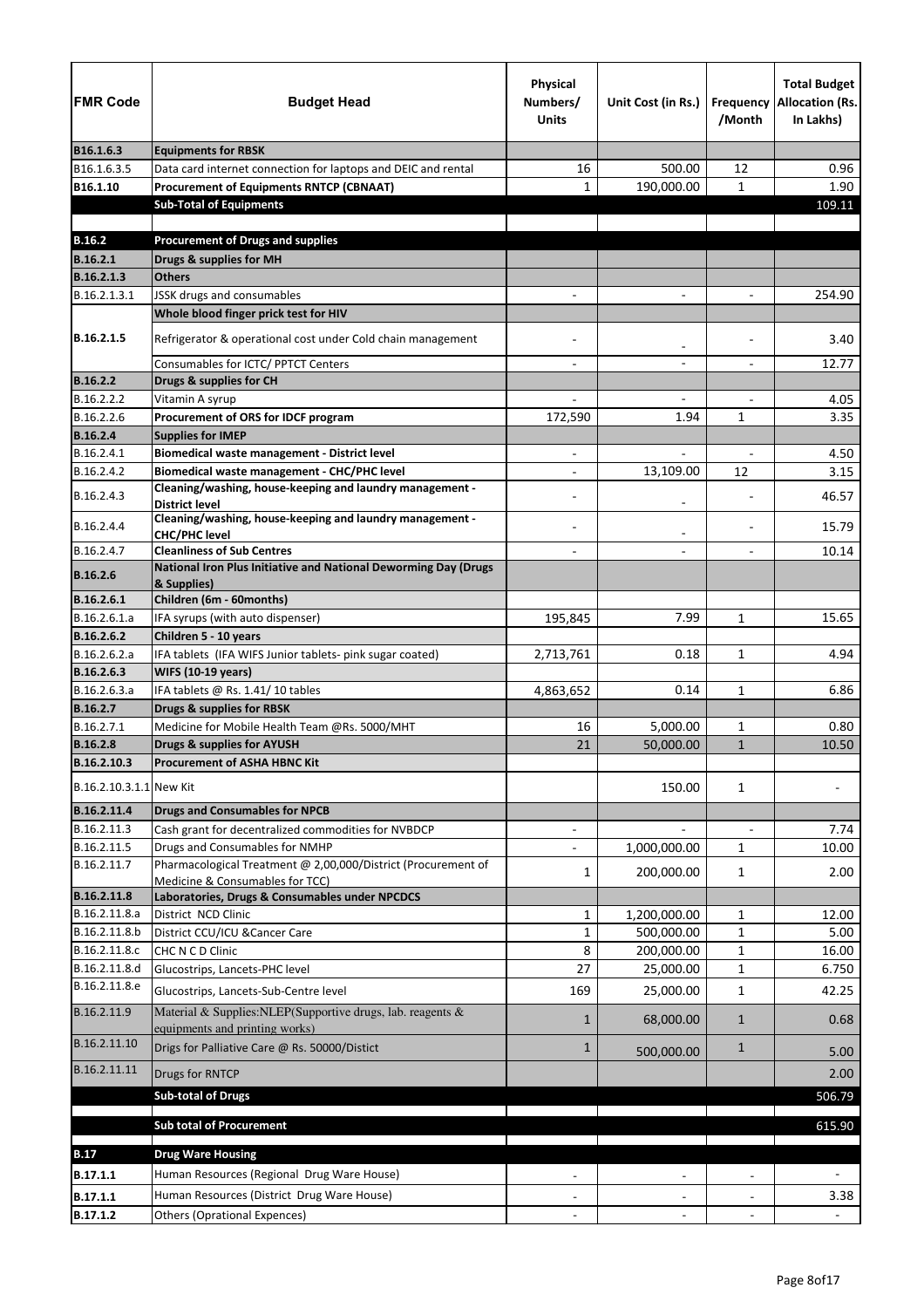| <b>FMR Code</b> | <b>Budget Head</b>                                                                                                                                               | <b>Physical</b><br>Numbers/<br><b>Units</b> | Unit Cost (in Rs.) | <b>Frequency</b><br>/Month | <b>Total Budget</b><br><b>Allocation (Rs.</b><br>In Lakhs) |
|-----------------|------------------------------------------------------------------------------------------------------------------------------------------------------------------|---------------------------------------------|--------------------|----------------------------|------------------------------------------------------------|
| B.17.3.3        | District Drugwaare House, Regional Drug Ware House and<br>Tranportation of drug and medical supplies from district Drugware<br>houses to Govt. Health Facilities |                                             |                    |                            | 0.68                                                       |
|                 | <b>Sub-total of Drug Ware Housing</b>                                                                                                                            |                                             |                    |                            | 4.06                                                       |
| <b>B.18</b>     | New Initiatives/ Strategic Interventions                                                                                                                         |                                             |                    |                            |                                                            |
| B18.4.4         | 7+ Strategy                                                                                                                                                      |                                             |                    |                            |                                                            |
| <b>B22</b>      | <b>Support Services</b>                                                                                                                                          |                                             |                    |                            |                                                            |
| B22.3           | Honorarium of HR working BRD Medical College-Support                                                                                                             |                                             |                    |                            |                                                            |
| B22.4           | <b>Strengthening NVBDCP</b><br><b>Support Strengthening RNTCP</b>                                                                                                |                                             |                    |                            |                                                            |
|                 |                                                                                                                                                                  |                                             |                    |                            |                                                            |
|                 | <b>Sub-total of Support Services</b>                                                                                                                             |                                             |                    |                            |                                                            |
| <b>B.23</b>     | Other Expenditures (Power Backup, Convergence etc.)                                                                                                              |                                             |                    |                            |                                                            |
| B.23.2          | PoL for generator at District level hospital                                                                                                                     |                                             |                    |                            | 12.60                                                      |
| B.23.3          | PoL for generator at CHCs/Block level PHCs delivery point                                                                                                        |                                             |                    |                            | 16.80                                                      |
|                 | Sub-total of POL / Power Backup                                                                                                                                  |                                             |                    |                            | 29.40                                                      |
|                 |                                                                                                                                                                  |                                             |                    |                            |                                                            |
| <b>B.24</b>     | Collaboration with Medical Colleges and Knowledge partners                                                                                                       |                                             |                    |                            |                                                            |
|                 | Honorarium of HR at Pediatric Cardiac Surgury unit- AMU                                                                                                          |                                             |                    |                            |                                                            |
| <b>B.27</b>     | National Program for Palliative Care (New Initiatives under NCD)                                                                                                 |                                             |                    |                            |                                                            |
| <b>B.27.1</b>   | <b>District Hospital Recurring</b>                                                                                                                               |                                             |                    |                            |                                                            |
| B.27.1.2        | Training of PHC Medical Officers, nurses, Paramedical Workers &<br>Other Health Staff                                                                            | 1                                           | 200,000.00         | 1                          | 2.00                                                       |
| <b>B.30</b>     | <b>Human Resources</b>                                                                                                                                           |                                             |                    |                            |                                                            |
| <b>B.30.1</b>   | <b>Nurses and Paramedical Staff</b>                                                                                                                              |                                             |                    |                            |                                                            |
| B.30.1.1        | <b>ANMs</b>                                                                                                                                                      |                                             |                    | $\overline{\phantom{a}}$   | 61.73                                                      |
|                 | <b>Community Nurse (Case Manager) for Mental Health Programme</b>                                                                                                |                                             |                    |                            |                                                            |
|                 | Honorarium for Existing Staff @ Rs. 25000 for 12 months                                                                                                          | $\mathbf{1}$                                | 25,000.00          | 12                         | 3.00                                                       |
|                 | Honorarium for Existing Staff @ Rs. 25000 for 4 months                                                                                                           |                                             | 25,000.00          | 4                          | $\blacksquare$                                             |
|                 | <b>GNM under NPCDCS Programme</b>                                                                                                                                |                                             |                    | $\blacksquare$             |                                                            |
|                 | Honorarium for 2 GNM for 12 months at Distt. NCD Clinic                                                                                                          |                                             |                    | 12                         | 4.54                                                       |
|                 | Honorarium for 4 GNM for 12 months at District CCU & Cancer<br>Care Units                                                                                        |                                             |                    | 12                         | 9.07                                                       |
| B.30.1.2        | Honorarium for GNM @ Rs. 18000/months at CHC NCD Clinics                                                                                                         | 1                                           | 18,000.00          | 12                         | 2.16                                                       |
|                 | Honorarium for GNM @ Rs. 18900/month at CHC NCD Clinics                                                                                                          | 7                                           | 18,900.00          | 12                         | 15.88                                                      |
|                 | Honorarium of Staff Nurse @ 18000/PM for each CHC<br>Population based screeing in five districts and CoPD)                                                       |                                             | 18,000.00          | 12                         |                                                            |
|                 | <b>GNM under NPHE Programme</b>                                                                                                                                  |                                             |                    |                            |                                                            |
|                 | Honorarium for Nurse @ Rs. 21000 /month for 12 months at Distt.<br>Hospital                                                                                      |                                             | 21,000.00          | 12                         |                                                            |
|                 | Honorarium for Nurse @ Rs. 20000 /month for 12 months at                                                                                                         | 6                                           | 20,000.00          | 12                         |                                                            |
|                 | Distt. Hospital                                                                                                                                                  |                                             |                    |                            | 14.40                                                      |
|                 | Nurse under NPHE Programme<br><b>Staff Nurses</b>                                                                                                                | 4                                           | 19,060.00          | 12                         | 9.15<br>82.65                                              |
|                 | <b>Laboratory Technicians</b>                                                                                                                                    |                                             |                    |                            |                                                            |
|                 | <b>Under NPCDCS Programe</b>                                                                                                                                     |                                             |                    |                            |                                                            |
|                 | Technician @ 18,900 /months for 12 months under NPCDCS                                                                                                           | 1                                           | 18,900.00          | 12                         | 2.27                                                       |
|                 | Programe at district NCD Clinic                                                                                                                                  |                                             |                    |                            |                                                            |
| B.30.1.4        | Technician @ 18,000 /months for 12 months at district NCD Clinic                                                                                                 |                                             | 18,000.00          | 12                         |                                                            |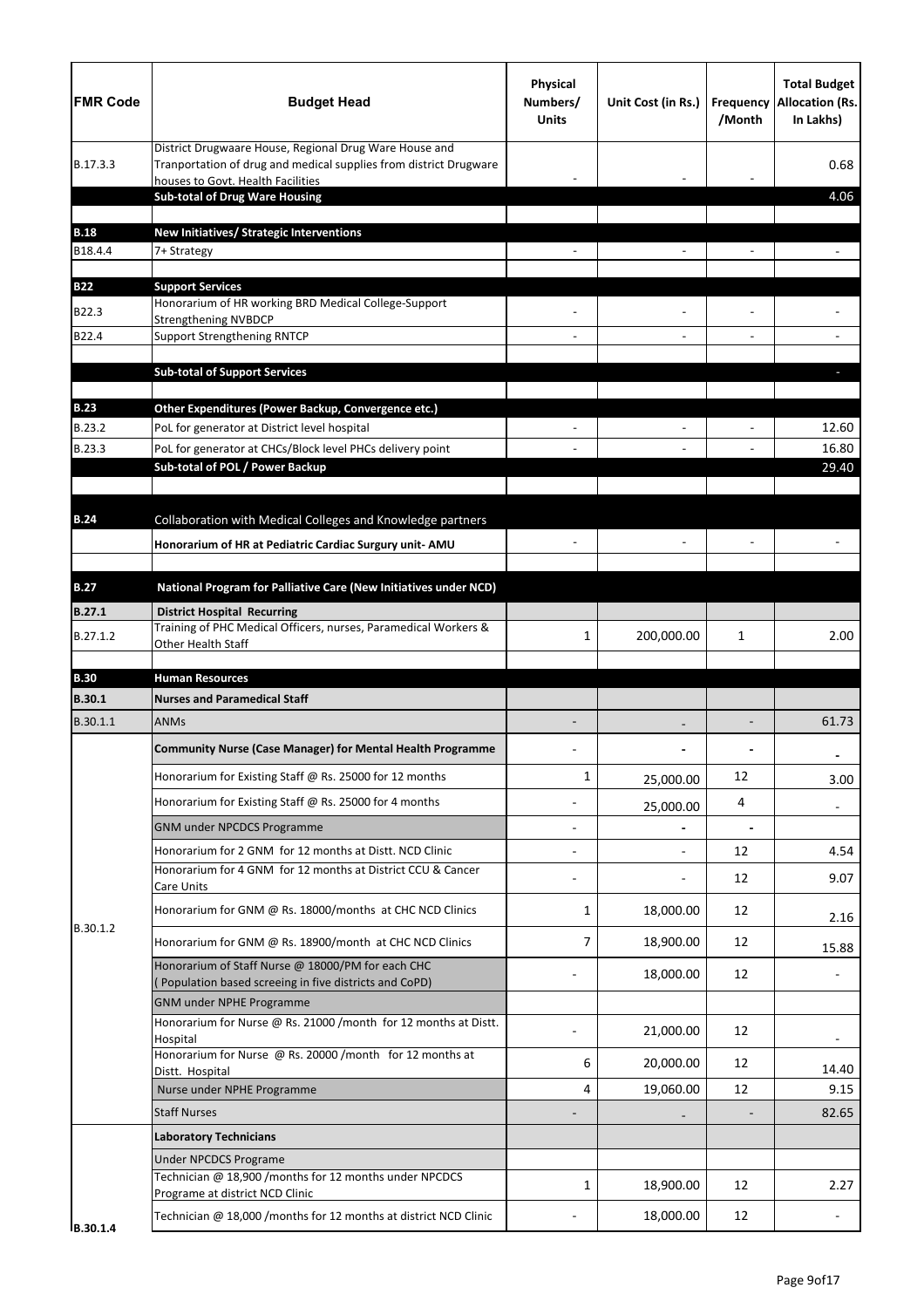| <b>FMR Code</b> | <b>Budget Head</b>                                                                                        | <b>Physical</b><br>Numbers/<br><b>Units</b> | Unit Cost (in Rs.) | <b>Frequency</b><br>/Month | <b>Total Budget</b><br><b>Allocation (Rs.</b><br>In Lakhs) |
|-----------------|-----------------------------------------------------------------------------------------------------------|---------------------------------------------|--------------------|----------------------------|------------------------------------------------------------|
|                 | Technician @ 18,900 /months for 12 months at CHC NCD Clinics                                              | 7                                           | 18,900.00          | 12                         | 15.88                                                      |
|                 | Technician @ 18,000 /months for 12 months at CHC NCD Clinics                                              | 1                                           | 18,000.00          | 12                         | 2.16                                                       |
|                 | Laboratory Technicians Under RNTCP                                                                        |                                             |                    |                            | 36.38                                                      |
|                 | Laboratory Technicians for District Hospital and CHCs                                                     | 4                                           | 14,443.00          | 12                         | 6.93                                                       |
| B.30.1.8        | Radiographer / X Ray Techinician                                                                          | $\overline{2}$                              | 14,443.00          | 12                         | 3.47                                                       |
|                 | Physiotherapist/ Occupational Therapist                                                                   |                                             |                    |                            |                                                            |
|                 | Physiotherapist/ Occupational Therapist under NPCDCS<br>Programme                                         |                                             |                    |                            | 2.52                                                       |
| B.30.1.9        | Physiotherapist/Occupational Therapist @ Rs. 21000/month<br>under NPHE Programme                          |                                             | 21,000.00          | 12                         |                                                            |
|                 | Physiotherapist/Occupational Therapist @ Rs. 20000/month                                                  | 1                                           |                    | 12                         |                                                            |
|                 | under NPHE Programme<br>Others (Psychiatric Nurse, Community Health Worker, PMW, TB<br>HV)                |                                             | 20,000.00          |                            | 2.40                                                       |
|                 | <b>Psychiatric Nurse for Mental Health Programme</b>                                                      |                                             |                    |                            |                                                            |
| B.30.1.11       | Honorarium for Existing Staff @ Rs. 40000 for 12 months                                                   |                                             | 40,000.00          | 12                         |                                                            |
|                 | Honorarium for Existing Staff @ Rs. 43000 for 12 months                                                   | $\mathbf{1}$                                | 42,000.00          | 12                         | 5.04                                                       |
|                 | Honorarium for New Staff @ Rs. 40000 for 4 months                                                         |                                             | 40,000.00          | 4                          |                                                            |
|                 | <b>PMW under NLEP</b>                                                                                     | 1                                           | 18,480.00          | 12                         | 2.22                                                       |
| <b>B.30.2</b>   | <b>Specialists</b>                                                                                        |                                             |                    |                            |                                                            |
| B.30.2.1        | <b>Obstetricians and Gynaecologists</b>                                                                   |                                             |                    | $\overline{\phantom{a}}$   | 28.80                                                      |
| B.30.2.3        | Anaesthetists                                                                                             |                                             |                    |                            | 9.60                                                       |
| B.30.2.4        | Honorarium of Consultant Medicine @ Rs. 80000/months for 12<br>months under NPHE Programme                | 2                                           | 80,000.00          | 12                         | 19.20                                                      |
| <b>B.30.3</b>   | <b>Other Specialists</b>                                                                                  |                                             |                    |                            |                                                            |
|                 | Physician                                                                                                 |                                             |                    |                            |                                                            |
| B.30.3.1        | Doctor General Physician @ 60,000 P.M. for 12 months for NPCDCS<br>programme                              | 1                                           | 60,000.00          | 12                         | 7.20                                                       |
|                 | Honorarium of Pallaiative Care Physician @ Rs. 90000/month for 12<br>month under NPPC                     | 1                                           | 90,000.00          | 12                         | 10.80                                                      |
|                 | Psychiatrists                                                                                             |                                             |                    |                            |                                                            |
|                 | Psychiatric Consultant for Mental Health Programme                                                        |                                             |                    |                            |                                                            |
| B.30.3.2        | Honorarium for Existing Psychiatric Consultant @ Rs. 1.00 lakhs for<br>12 months                          | 1                                           | 100,000.00         | 12                         | 12.00                                                      |
|                 | Honorarium for New Psychiatric Consultant Psychiatric Consultant<br>@ Rs. 1.00 lakhs for 4 months         |                                             | 100,000.00         | 4                          |                                                            |
| B.30.3.7        | Microbiologists                                                                                           |                                             |                    |                            |                                                            |
|                 | District Microbiologist at District labs under IDSP                                                       |                                             |                    |                            |                                                            |
| B.30.3.9        | <b>Others</b>                                                                                             |                                             |                    |                            |                                                            |
|                 | Specialist-Cardiology/General Medicine @ 80,000 P.M. for 12<br>months                                     | $\mathbf{1}$                                | 80,000.00          | 12                         | 9.60                                                       |
| <b>B.30.4</b>   | <b>Dental Staff</b>                                                                                       |                                             |                    |                            |                                                            |
| B.30.4.1        | <b>Dental Surgeons</b>                                                                                    | 4                                           | 41,895.00          | 12                         | 20.11                                                      |
|                 | <b>Medical Officers</b>                                                                                   |                                             |                    |                            | 28.80                                                      |
| <b>B.30.5</b>   | Honorarium of General Physician at CHC NCD Clinics @<br>60,000/month for 12 months under NPCDCS Programme | 8                                           | 60,000.00          | 12                         | 57.60                                                      |
|                 | Honorarium of Mos at DTC/DRTBC/Medical College under RNTCP                                                |                                             |                    |                            | 14.48                                                      |
| <b>B.30.6</b>   | <b>AYUSH Staff</b>                                                                                        |                                             |                    |                            |                                                            |
| B.30.6.1        | <b>AYUSH MOs</b>                                                                                          | 21                                          | 29,106.00          | 12                         | 73.35                                                      |
| B.30.6.2        | Pharmacist - AYUSH                                                                                        | 12                                          | 10,915.00          | 12                         | 15.72                                                      |
| B.30.6.3        | Others (Panchkarma Unit)                                                                                  |                                             |                    | 1                          |                                                            |
|                 |                                                                                                           |                                             |                    |                            |                                                            |
| B.30.7.1        | <b>HR under RBSK</b>                                                                                      |                                             |                    |                            |                                                            |
| B.30.7.1.a      | Honorarium for Existing AYUSH @ Rs. 27783/month for 12 months                                             | 24                                          | 27,783.00          | 12                         | 80.02                                                      |
|                 | Honorarium for New AYUSH @ Rs. 25200/month for 6 months                                                   | 3                                           | 25,200.00          | 6                          | 4.54                                                       |
| B.30.7.1.b      | Honorarium for MBBS @ Rs. 41675/month for 12 months                                                       |                                             | 41,675.00          | 12                         |                                                            |
|                 | Honorarium forBDS @ Rs. 40516/month for 12 months                                                         | 5                                           | 40,516.00          | 12                         | 24.31                                                      |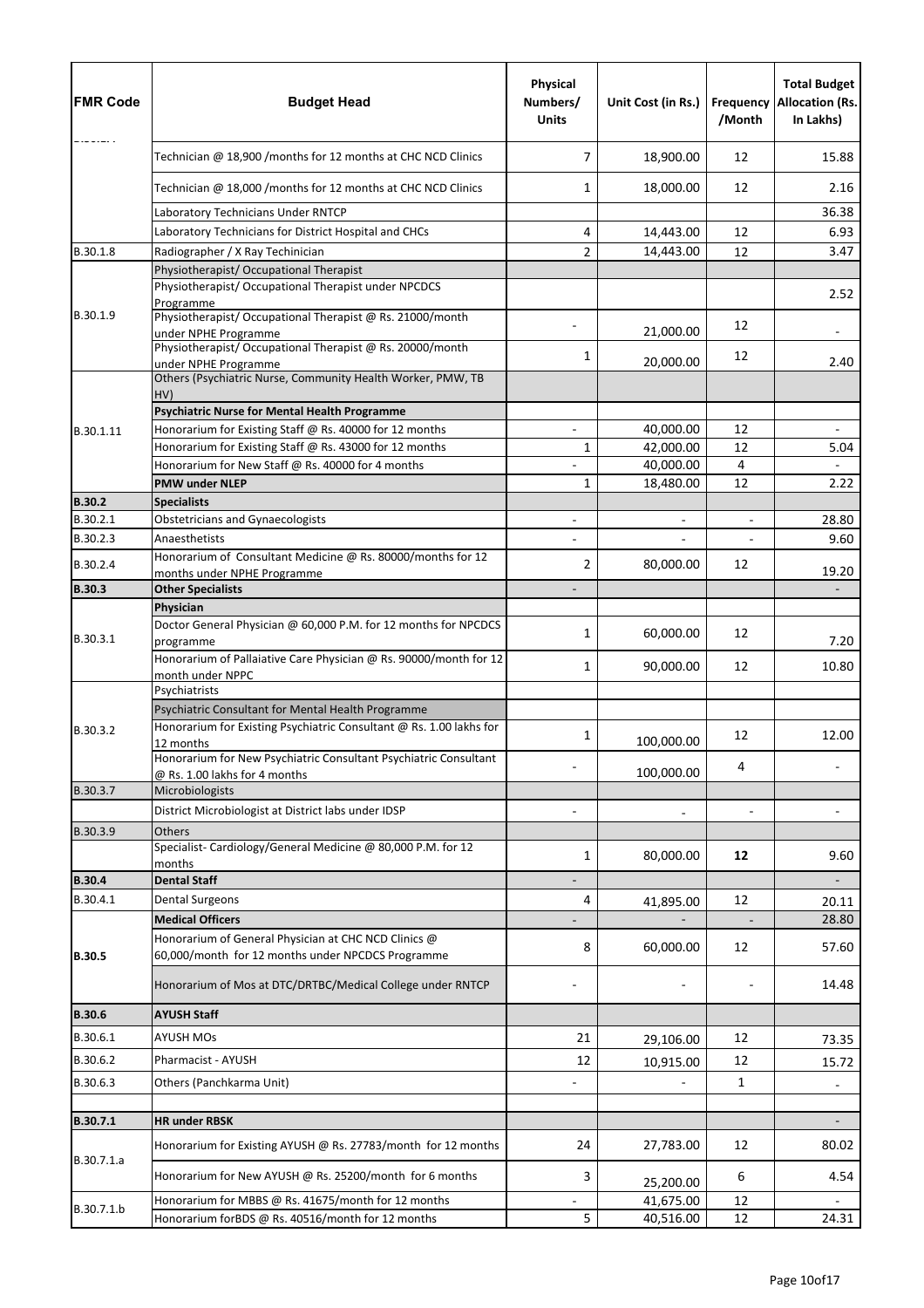| <b>FMR Code</b>      | <b>Budget Head</b>                                                                                               | <b>Physical</b><br>Numbers/<br><b>Units</b> | Unit Cost (in Rs.)       | Frequency<br>/Month      | <b>Total Budget</b><br><b>Allocation (Rs.</b><br>In Lakhs) |
|----------------------|------------------------------------------------------------------------------------------------------------------|---------------------------------------------|--------------------------|--------------------------|------------------------------------------------------------|
| B.30.7.1.c           | Honorarium for Staff Nurse @ Rs. 19100/month for 12 months                                                       | 9                                           | 19,100.00                | 12                       | 20.63                                                      |
| B.30.7.1.d           | Honorarium for Existing ANM @ Rs. 11576/month for 12 months                                                      | 6                                           | 11,576.00                | 12                       | 8.33                                                       |
|                      | Honorarium for New ANM @ Rs. 10500/month for 6 months                                                            | $\mathbf{1}$                                | 10,500.00                | 6                        | 0.63                                                       |
| B.30.7.1.e           | Honaorarium of Paramedical Staffs<br>(Optometrist/Opthalomic assistant, Dental Hygienist and<br>Physiotherapist) | 15                                          | 13,753                   | 12                       | 24.76                                                      |
|                      | Honorarium for Existing Pharmacist @ Rs 14884 for 12 month                                                       | $\mathbf{1}$                                | 14,884.00                | 12                       | 1.79                                                       |
|                      | Honorarium for New Pharmacist @ Rs 13500 for 6 month                                                             |                                             | 13,500.00                | 6                        |                                                            |
| B.30.7.2             | Honorarium for HR of Restructured DEIC (Aligarh and Moradabad)                                                   |                                             |                          |                          |                                                            |
| <b>B.30.8</b>        | <b>Staff for NRC</b>                                                                                             |                                             |                          |                          |                                                            |
| B.30.8.1             | <b>Medical Officers</b>                                                                                          |                                             | $\overline{\phantom{a}}$ | $\overline{\phantom{a}}$ | 7.20                                                       |
| B.30.8.2             | <b>Staff Nurse</b>                                                                                               | $\overline{\phantom{a}}$                    | $\overline{\phantom{0}}$ | $\overline{\phantom{a}}$ | 9.61                                                       |
| B.30.8.3             | Cook cum caretaker                                                                                               |                                             |                          |                          | 1.68                                                       |
| B.30.8.5             | Others (Nutitionist/FD and Cleaner)                                                                              |                                             |                          |                          | 3.08                                                       |
| <b>B.30.9</b>        | <b>Staff for SNCU/ NBSU</b>                                                                                      |                                             |                          |                          | $\overline{\phantom{a}}$                                   |
| B.30.9.1             | Paediatrician                                                                                                    |                                             | $\overline{\phantom{0}}$ | $\overline{\phantom{a}}$ | 18.02                                                      |
| B.30.9.2             | <b>Medical Officers</b>                                                                                          |                                             | $\overline{\phantom{0}}$ |                          |                                                            |
| B.30.9.3<br>B.30.9.4 | <b>Staff Nurse</b><br>Others (Cleaner, Security Guard and DEO)                                                   |                                             |                          |                          | 65.65<br>17.73                                             |
| B.30.11              | <b>Other Staff</b>                                                                                               | $\overline{\phantom{a}}$                    |                          | $\overline{\phantom{a}}$ |                                                            |
|                      | <b>Counsellor under Family Planning</b>                                                                          | $\overline{4}$                              | 10,760.00                | 12                       | 5.16                                                       |
|                      | Honorarium for Counsellor at District NCD Clinics under NPCDCS                                                   |                                             |                          | 12                       | 1.51                                                       |
| B.30.11.1            | Programme<br>Honorarium for Counsellor at CHC NCD Clinics under NPCDCS                                           |                                             |                          | 12                       | 12.02                                                      |
|                      | Programme<br>Honorarium of Counsellor at DRTBC under RNTCP                                                       |                                             |                          |                          | 1.46                                                       |
|                      | Psychologist/Counsellor                                                                                          |                                             |                          |                          |                                                            |
|                      | <b>Cinical Psychologist for Mental Health Programme</b>                                                          |                                             |                          |                          |                                                            |
|                      | Honorarium for Existing Staff @ Rs. 60000 for 12 months                                                          |                                             | 60,000.00                | 12                       |                                                            |
|                      | Honorarium for Existing Staff @ Rs. 63000 for 12 months                                                          | $\mathbf{1}$                                | 63,000.00                | 12                       | 7.56                                                       |
|                      | Honorarium for New Staff @ Rs. 60000 for 4 months                                                                |                                             | 60,000.00                | $\overline{4}$           |                                                            |
| B.30.11.2            | <b>Cinical Psychologist for NTCP</b>                                                                             |                                             |                          |                          |                                                            |
|                      | Honorarium of Existing Psychologist @ 2625,0/month for 12<br>Months                                              |                                             | 26,250.00                | 12                       |                                                            |
|                      | Honorarium of Existing Psychologist @ 25000/month for 12<br>Months                                               | 1                                           | 25,000.00                | 12                       | 3.00                                                       |
|                      | Honorarium of Existing Psychologist @ 25000/month for 6 Months                                                   |                                             | 25,000.00                | 6                        |                                                            |
|                      | Multi Rehabilitation worker                                                                                      |                                             |                          |                          |                                                            |
| B.30.11.3            | Honorarium forRehabilitation Worker @ Rs. 18,900 P.M.for 12<br>month under NPHE                                  |                                             | 18,900.00                | 12                       |                                                            |
|                      | Honorarium for Rehabilitation Worker @ Rs. 18,000/month/CHC<br>for 12 month under NPHE                           | 8                                           | 18,000.00                | 12                       | 17.28                                                      |
|                      | Social Worker for Mental Health Programme                                                                        |                                             |                          |                          |                                                            |
|                      | Honorarium for Existing Staff @ Rs. 50000 for 12 months                                                          |                                             | 50,000.00                | 12                       |                                                            |
|                      | Honorarium for Existing Staff @ Rs. 52500 for 12 months                                                          | $\mathbf{1}$                                | 52,500.00                | 12                       | 6.30                                                       |
|                      | Honorarium for New Staff @ Rs. 50000 for 4 months                                                                |                                             | 50,000.00                | 4                        |                                                            |
| B.30.11.4            | <b>Social Worker for NTCP</b><br>Honorarium of Existing Social Worker @ 2625,0/month for 12                      |                                             |                          | 12                       |                                                            |
|                      | Months<br>Honorarium of Existing Social Worker @ 25000/month for 12                                              | 1                                           | 26,250.00                | 12                       |                                                            |
|                      | Months<br>Honorarium of Existing Social Worker @ 25000/month for 6                                               |                                             | 25,000.00                | 6                        | 3.00                                                       |
|                      | Months<br>General Duty Attendant/ Hospital Worker (Incl. Cold Chain                                              |                                             | 25,000.00                |                          |                                                            |
|                      | Handler)                                                                                                         |                                             |                          |                          |                                                            |
|                      | Honorarium of Hospital Attendants @ Rs. 7875/month for 12<br>months under NPHE Programme                         |                                             | 7,875.00                 | 12                       |                                                            |
| B.30.11.9            | Honorarium of Hospital Attendants @ Rs. 7,500/month for 12<br>months under NPHE Programme                        | 2                                           | 7,500.00                 | 12                       | 1.80                                                       |
|                      | Honorarium of Sanitary Attendants @ Rs. 7875/month for 12                                                        |                                             |                          | 12                       |                                                            |
|                      | months under NPHE Programme                                                                                      |                                             | 7,875.00                 |                          |                                                            |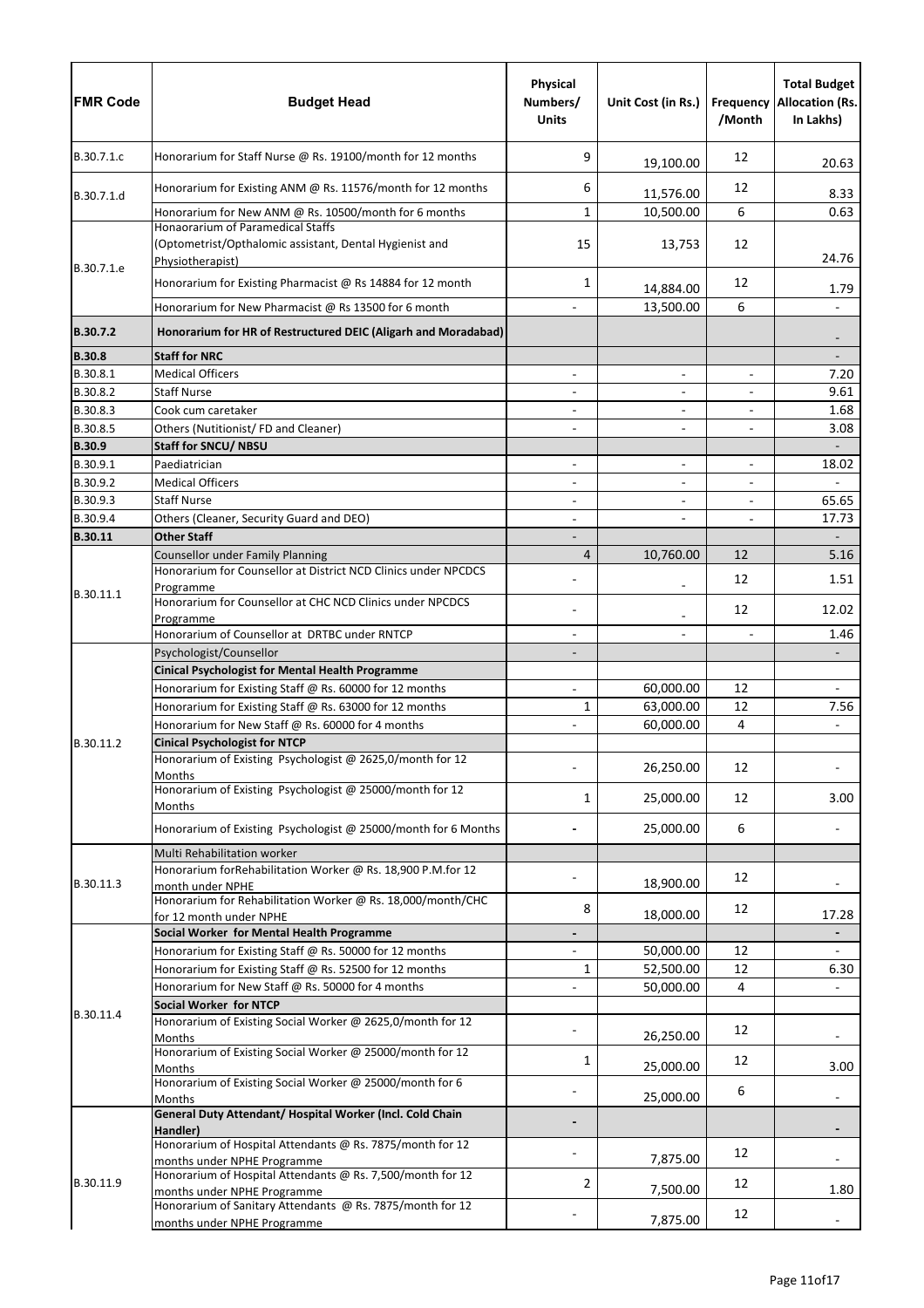| <b>FMR Code</b> | <b>Budget Head</b>                                                                                                    | Physical<br>Numbers/<br><b>Units</b> | Unit Cost (in Rs.) | <b>Frequency</b><br>/Month | <b>Total Budget</b><br><b>Allocation (Rs.</b><br>In Lakhs) |
|-----------------|-----------------------------------------------------------------------------------------------------------------------|--------------------------------------|--------------------|----------------------------|------------------------------------------------------------|
|                 | Honorarium of Sanitary Attendants @ Rs. 7,500/month for 12                                                            | $\overline{2}$                       | 7,500.00           | 12                         | 1.80                                                       |
|                 | months under NPHE Programme<br><b>Others (Audiometrics Asstt., Instructor for Hearing Imapired</b>                    |                                      |                    |                            |                                                            |
|                 | Children, Multi Task Worker, Field Worker)                                                                            |                                      |                    |                            |                                                            |
| B.30.11.17      | Honorarium of Multi Task Worker @ Rs. 12000/month for 12                                                              |                                      |                    |                            |                                                            |
|                 | month                                                                                                                 | $\mathbf{1}$                         | 12,000.00          | 12                         | 1.44                                                       |
| B.30.11.19      | Rogi Sahayta Kendra                                                                                                   |                                      |                    |                            |                                                            |
| <b>B.30.13</b>  | <b>Administrative Staff</b>                                                                                           |                                      |                    |                            |                                                            |
|                 | Case Registry Asstt for Mental Health Programme                                                                       |                                      |                    |                            |                                                            |
| B.30.13.7       | Honorarium for Existing Staff @ Rs. 10000 for 12 months                                                               | $\mathbf{1}$                         | 10,000.00          | 12                         | 1.20                                                       |
|                 | Honorarium for New Staff @ Rs. 10000 for 4 months                                                                     |                                      | 10,000.00          | 4                          |                                                            |
| B.30.13.12      | Cold Chain Handler                                                                                                    |                                      |                    |                            | 1.44                                                       |
| <b>B.30.17</b>  | <b>Others</b>                                                                                                         |                                      |                    |                            |                                                            |
|                 | Honorarium to ICTC counsellors for Adolescent Health activities                                                       |                                      |                    |                            |                                                            |
| B.30.17.1       | Honorariumof Counsellors under RKSK                                                                                   |                                      |                    |                            |                                                            |
|                 | Honorarium of AH counselor DH level (1st & 2nd phase) @ Rs.                                                           | $\overline{2}$                       |                    | 12                         |                                                            |
|                 | 14585 per month for 12 month                                                                                          |                                      | 14,585.00          |                            | 3.50                                                       |
|                 | Honorarium of AH counselor DH/MC & CHC level @ 13891 per                                                              |                                      | 13,891.00          | 12                         |                                                            |
|                 | month for 12 month<br>AH counselor @ Rs.13230 per month for 12 month                                                  |                                      | 13,230.00          | 12                         |                                                            |
|                 | Honorarium of vacant AH counselorat DH/MC & CHC level @                                                               |                                      |                    |                            |                                                            |
|                 | 12600 per month for 9 months                                                                                          |                                      | 12,600.00          | 9                          |                                                            |
| <b>B.30.18</b>  | Incentive/ Awards etc. to SN, ANMs etc. (Including group/team<br>based incentives at sub-centre/PHC for primary care) |                                      |                    |                            |                                                            |
| B.30.18.1       | HRP identification and followup incentive for ANM                                                                     |                                      |                    | $\overline{\phantom{a}}$   | 7.00                                                       |
| B.30.18.2       | Performance based incentive for ANM at HPDs only                                                                      |                                      |                    |                            | $\blacksquare$                                             |
| <b>B.30.19</b>  | <b>Other Incentives Schemes</b>                                                                                       |                                      |                    |                            |                                                            |
| B.30.19.1       | Performance based incentive under Maternal Health for LSCS at<br>DHW / DCH in HPDs                                    |                                      |                    |                            |                                                            |
| B.30.19.2       | FRU Opratinalisation for Gynae and Anesthetist Specialist on call<br>from Government Sector for NHPD & HPDs           |                                      | 3,000.00           |                            | 2.52                                                       |
| B.30.19.3       | FRU Opratinalisation for Gynae Specialist/ Surgeon on call from<br>Private Sector for NHPD & HPDs                     |                                      | 6,500.00           |                            | 2.73                                                       |
| B.30.19.4       | FRU Opratinalisation for Anesthetist Specialist on call from Private<br>Sector for NHPD & HPDs                        |                                      | 3,000.00           |                            | 1.53                                                       |
| B.30.19.5       | Performance based Incentives to RMNCHA Counselors in Family<br>Planning                                               | 160                                  | 50.00              | 1                          | 0.08                                                       |
| <b>B.30.21</b>  | EPF (Employer's contribution) @ 13.36% for salaries <= Rs.15,000<br>pm                                                |                                      |                    |                            | 22.24                                                      |
|                 | Sub total of Human Resource                                                                                           |                                      |                    |                            | 981.64                                                     |
|                 | <b>Total of Mission Flexipool</b>                                                                                     |                                      |                    |                            | 2,189.02                                                   |
|                 |                                                                                                                       |                                      |                    |                            |                                                            |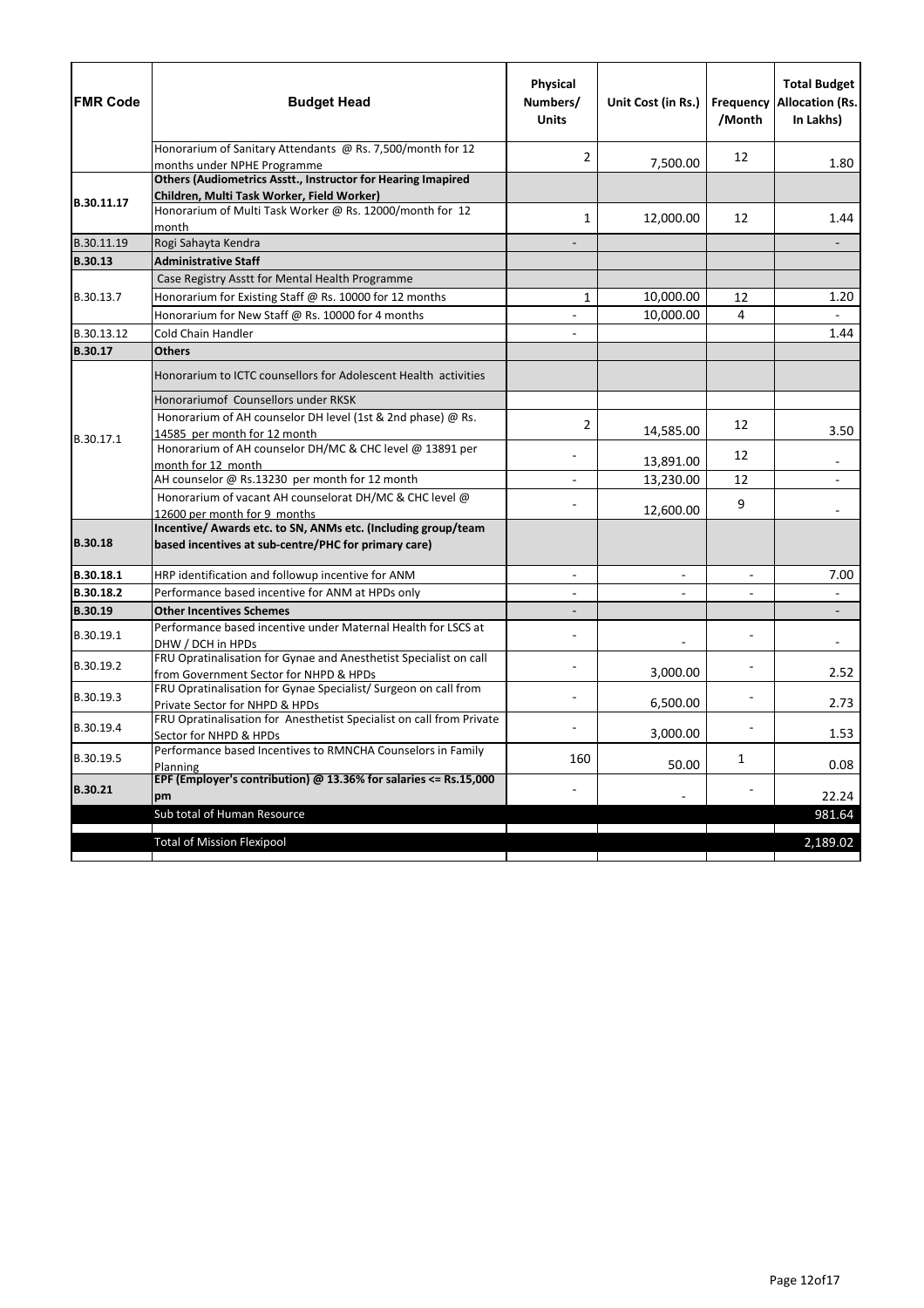| <b>FMR Code</b> | <b>Budget Head</b>                                                                                                                              | <b>Physical</b><br>Numbers/<br><b>Units</b> | Unit Cost (in Rs.)                                       | <b>Frequency</b><br>/Month | <b>Total Budget</b><br><b>Allocation (Rs.</b><br>In Lakhs) |
|-----------------|-------------------------------------------------------------------------------------------------------------------------------------------------|---------------------------------------------|----------------------------------------------------------|----------------------------|------------------------------------------------------------|
| $\mathsf C$     | <b>IMMUNISATION</b><br>RI strengthening project (Review meeting, Mobility support,                                                              |                                             |                                                          |                            |                                                            |
| C.1             | <b>Outreach services etc.)</b>                                                                                                                  |                                             |                                                          |                            |                                                            |
| C.1.a           | Mobility Support for supervision for district level officers.                                                                                   |                                             | $\overline{\phantom{a}}$                                 | $\overline{\phantom{a}}$   | 2.50                                                       |
| C.1.d           | Quarterly review meetings exclusive for RI at district level with                                                                               |                                             |                                                          |                            |                                                            |
| C.1.e           | Block MOs, CDPO, and other stake holders<br>Quarterly review meetings exclusive for RI at block level                                           |                                             | $\blacksquare$                                           |                            | 0.16<br>4.23                                               |
|                 | Focus on slum & underserved areas in urban areas/alternative                                                                                    |                                             |                                                          |                            |                                                            |
| C.1.f           | vaccinator for slums (only where regular ANM under NUHM not<br>engaged)                                                                         |                                             |                                                          |                            |                                                            |
| C.1.h           | Alternative vaccine delivery in hard to reach areas                                                                                             |                                             |                                                          |                            | 6.32                                                       |
| C.1.i           | Alternative Vaccine Delivery in other areas                                                                                                     | $\overline{\phantom{a}}$                    | $\overline{\phantom{a}}$                                 | $\overline{\phantom{a}}$   | 12.65                                                      |
| C.1.j           | To develop microplan at sub-centre level                                                                                                        |                                             |                                                          |                            | 0.19                                                       |
| C.1.k           | For consolidation of micro plans at block level                                                                                                 |                                             | $\overline{\phantom{0}}$                                 |                            | 0.11                                                       |
| C.1.1           | POL for vaccine delivery from State to district and from district to<br>PHC/CHCs                                                                |                                             |                                                          |                            | 1.50                                                       |
| C.1.m           | Consumables for computer including provision for internet access                                                                                |                                             |                                                          |                            | 0.05                                                       |
| C.1.n           | Red/Black plastic bags etc.                                                                                                                     | $\overline{\phantom{a}}$                    | $\overline{\phantom{a}}$                                 | $\overline{\phantom{a}}$   | 1.26                                                       |
| C.1.o           | Hub Cutter/Bleach/Hypochlorite solution/ Twin bucket                                                                                            |                                             |                                                          |                            | 0.11                                                       |
| C.1.p<br>C.1.q  | <b>Safety Pits</b>                                                                                                                              |                                             |                                                          | $\overline{a}$             | 0.47<br>1.30                                               |
| C.1.r           | State specific requirement<br>Teeka Express Operational Cost                                                                                    | $\overline{\phantom{a}}$                    | $\qquad \qquad \blacksquare$<br>$\overline{\phantom{0}}$ | $\overline{\phantom{a}}$   | $\sim$                                                     |
| C.2             | <b>Salary of Contractual Staffs</b>                                                                                                             |                                             |                                                          |                            |                                                            |
| C.2.2           | Computer Assistants support for District level                                                                                                  |                                             | $\overline{\phantom{0}}$                                 | $\overline{\phantom{0}}$   | 1.46                                                       |
| C.4             | <b>Cold chain maintenance</b>                                                                                                                   |                                             |                                                          |                            | 0.24                                                       |
| C.5             | <b>ASHA Incentive</b>                                                                                                                           |                                             |                                                          |                            | 61.81                                                      |
|                 |                                                                                                                                                 |                                             |                                                          |                            |                                                            |
|                 | Sub total of RI                                                                                                                                 |                                             |                                                          |                            | 94.35                                                      |
| D               | National Iodine Difficiency & Disorder Control Programme                                                                                        |                                             |                                                          |                            |                                                            |
| D <sub>6</sub>  | Printing of format for ASHA                                                                                                                     |                                             | 5,000.00                                                 | $\mathbf{1}$               |                                                            |
|                 | <b>National Disease Control Programme (NDCP)</b>                                                                                                |                                             |                                                          |                            |                                                            |
| E               | INTEGRATED DISEASE SURVEILLANCE PROGRAMME (IDSP)                                                                                                |                                             |                                                          |                            |                                                            |
| E.1             | REMUNERATION FOR CONTRACTUAL HUMAN RESOURCE                                                                                                     |                                             |                                                          |                            |                                                            |
| E.1.4           | <b>State Consultant (Training)</b>                                                                                                              |                                             | $\blacksquare$                                           | $\overline{\phantom{a}}$   | 1.00                                                       |
| E.1.5           | <b>State Entomologist</b>                                                                                                                       |                                             |                                                          |                            | 1.00                                                       |
| E.1.9           | Honorarium of District Epidemiologists                                                                                                          |                                             |                                                          |                            | 6.93                                                       |
| E.1.11          | Honorarium of District Data Manager                                                                                                             |                                             |                                                          |                            | 2.69                                                       |
| E.1.12          | Data Entry Operator*                                                                                                                            |                                             |                                                          |                            | 1.71                                                       |
| E.2             | <b>TRAINING</b>                                                                                                                                 |                                             |                                                          |                            |                                                            |
| E.2.3           | Hospital Pharmacists/Nurses Training (1 day)                                                                                                    |                                             | $\overline{\phantom{0}}$                                 |                            | 0.45                                                       |
| E.4             | <b>OPERATIONAL COSTS</b>                                                                                                                        |                                             |                                                          |                            |                                                            |
| E.4.1           | MOBILITY: Travel Cost, POL, etc. during outbreak investigations and<br>field visits for monitoring programme activities at SSU & DSU on         |                                             |                                                          |                            | 1.30                                                       |
|                 | need basis<br>Office expenses on telephone, fax, Broadband Expenses, Weekly<br>Alert Bulletin/Annual Disease Surveillance report, minor repairs |                                             |                                                          |                            |                                                            |
| E.4.2           | and AMC of IT/office equipment supplied under IDSP, Meetings                                                                                    |                                             |                                                          |                            | 1.25                                                       |
|                 | and other miscellaneous expenditures etc.                                                                                                       |                                             |                                                          |                            |                                                            |
|                 | Sub total of IDSP                                                                                                                               |                                             |                                                          |                            | 16.32                                                      |
|                 |                                                                                                                                                 |                                             |                                                          |                            |                                                            |
| F               | <b>NVBDCP</b>                                                                                                                                   |                                             |                                                          |                            |                                                            |
| F.1.1           | <b>Malaria</b>                                                                                                                                  |                                             |                                                          |                            |                                                            |
| F.1.1.a.ii      | District VBD Consultant @ Rs.24039/month for 4 months                                                                                           |                                             |                                                          |                            |                                                            |
| F.1.1.b         | ASHA Incentive/ Honorarium                                                                                                                      |                                             |                                                          |                            | 0.13                                                       |
|                 | Monitoring, Evaluation & Supervision & Epidemic Preparedness                                                                                    |                                             |                                                          |                            |                                                            |
| F.1.1.d         | including mobility & NAMMIS and MPW monitoring incentive                                                                                        |                                             |                                                          |                            | 0.40                                                       |
| F.1.1.e         | PPP / NGO and Intersectoral Convergence                                                                                                         |                                             |                                                          |                            | 0.02                                                       |
|                 | Training / Capacity Building                                                                                                                    |                                             |                                                          |                            |                                                            |
| F.1.1.f         | (@Rs 97230/batch as per RCH training norms)                                                                                                     |                                             |                                                          |                            |                                                            |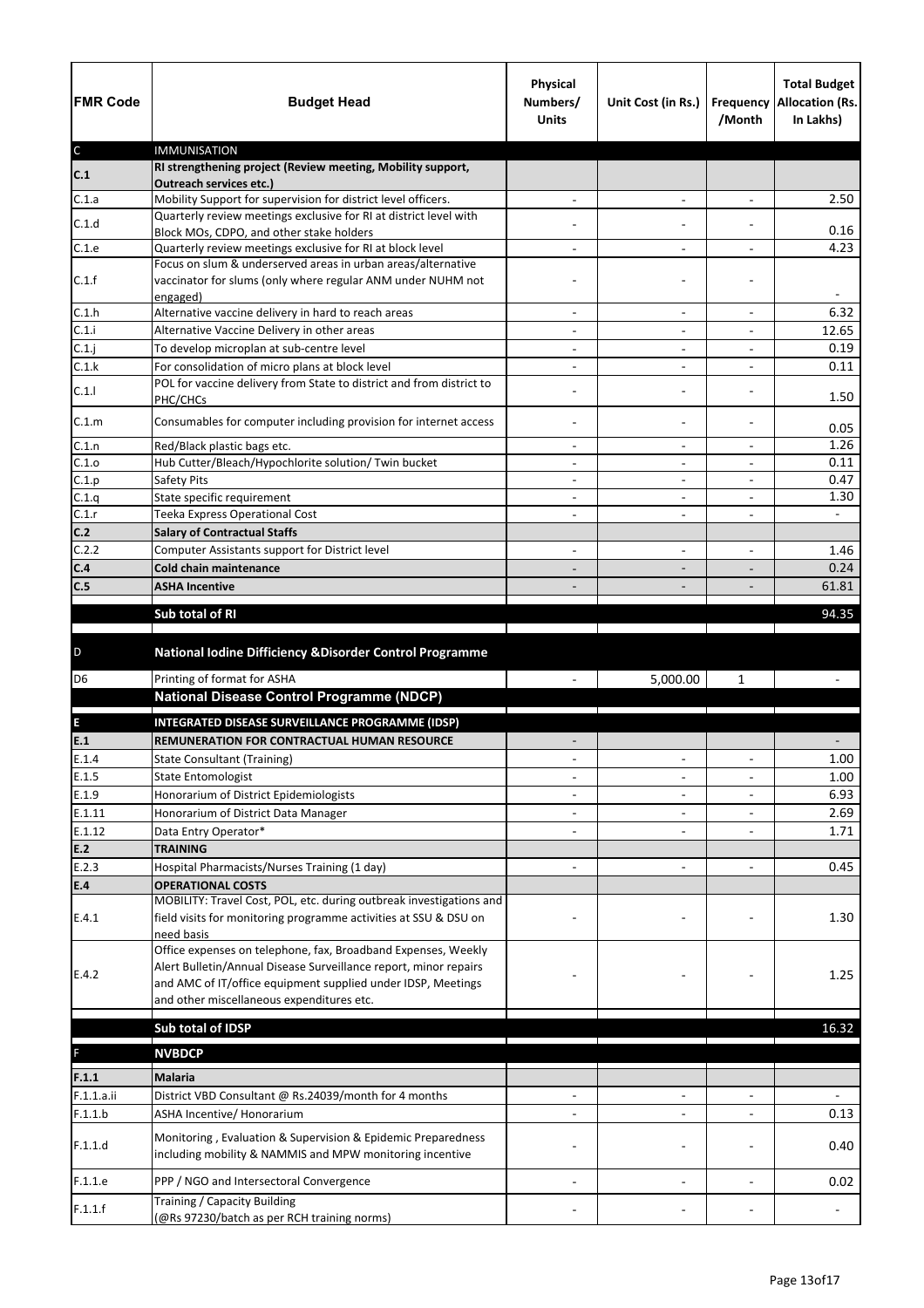| <b>FMR Code</b> | <b>Budget Head</b>                                                                                                                                                                                                                                                                                                                                             | Physical<br>Numbers/<br><b>Units</b> | Unit Cost (in Rs.)           | Frequency<br>/Month          | <b>Total Budget</b><br><b>Allocation (Rs.</b><br>In Lakhs) |
|-----------------|----------------------------------------------------------------------------------------------------------------------------------------------------------------------------------------------------------------------------------------------------------------------------------------------------------------------------------------------------------------|--------------------------------------|------------------------------|------------------------------|------------------------------------------------------------|
| F.1.2           | Dengue & Chikungunya                                                                                                                                                                                                                                                                                                                                           |                                      |                              |                              |                                                            |
| F.1.2.a(ii)     | Sentinel surveillance Hospital recurrent                                                                                                                                                                                                                                                                                                                       | $\overline{\phantom{a}}$             | $\qquad \qquad \blacksquare$ | $\qquad \qquad \blacksquare$ | 1.00                                                       |
| F.1.2.c         | Monitoring/supervision and Rapid response                                                                                                                                                                                                                                                                                                                      |                                      |                              |                              | 0.38                                                       |
| F.1.2.d         | Epidemic preparedness                                                                                                                                                                                                                                                                                                                                          |                                      | $\overline{\phantom{a}}$     |                              | 0.17                                                       |
| F.1.2.f         | Vector Control, environmental management & fogging machine                                                                                                                                                                                                                                                                                                     |                                      |                              |                              | 0.42                                                       |
| F.1.2.h         | <b>Training / Workshop</b>                                                                                                                                                                                                                                                                                                                                     | $\overline{\phantom{a}}$             | $\overline{\phantom{a}}$     | $\overline{\phantom{a}}$     | 0.10                                                       |
| F.1.3           | Acute Encephalitis Syndrome (AES)/ Japanese Encephalitis (JE)                                                                                                                                                                                                                                                                                                  |                                      |                              |                              |                                                            |
| F.1.3.a         | Strengthening of Sentinel sites which will include Diagnostics and<br>Case Management, supply of kits by Gol                                                                                                                                                                                                                                                   |                                      |                              |                              |                                                            |
| F.1.3.d         | Monitoring and supervision                                                                                                                                                                                                                                                                                                                                     | $\overline{\phantom{a}}$             | $\qquad \qquad \blacksquare$ | $\overline{\phantom{a}}$     |                                                            |
|                 | ICU Establishment in endemic districts                                                                                                                                                                                                                                                                                                                         | $\overline{a}$                       | $\blacksquare$               | $\overline{a}$               |                                                            |
| $F.1.3.$ j      | 05 Medical Officer, 20 Staff nurse (for 6 Months), as per Gol Norms.                                                                                                                                                                                                                                                                                           |                                      | $\overline{\phantom{a}}$     | $\overline{a}$               |                                                            |
|                 | <b>Ancilary Staff for PICUs</b>                                                                                                                                                                                                                                                                                                                                |                                      |                              |                              |                                                            |
| F.1.3.m         | ASHA incentive for referral of AES/JE cases to the nearest                                                                                                                                                                                                                                                                                                     |                                      |                              |                              |                                                            |
|                 | CHC/DH/Medical College                                                                                                                                                                                                                                                                                                                                         |                                      |                              |                              |                                                            |
| F.1.4           | <b>Lymphatic Filariasis</b>                                                                                                                                                                                                                                                                                                                                    |                                      |                              |                              |                                                            |
| F.1.4.a         | State Task Force, State Technical Advisory Committee<br>meeting, printing of forms/registers, mobility support, district<br>coordination meeting, sensitization of media etc., morbidity<br>management, monitoring & supervision and mobility support<br>for Rapid Response Team and contingency support (printing<br>and IEC to be budgeted under B.10.6.9.d) |                                      |                              |                              |                                                            |
| F.1.4.b         | Microfilaria Survey<br>(@ Rs50000 each MDA district)                                                                                                                                                                                                                                                                                                           |                                      |                              |                              |                                                            |
| F.1.4.c         | Monitoring & Evaluation (Post MDA assessment by medical<br>colleges (Govt. & private)/ICMR institutions)<br>(@Rs.15000 each MDA district)                                                                                                                                                                                                                      |                                      |                              |                              |                                                            |
| F.1.4.d         | Training/sensitization of district level officers on ELF and drug<br>distributors including peripheral health workers                                                                                                                                                                                                                                          |                                      |                              |                              |                                                            |
| F.1.4.e         | Honorarium for Drug Administrators including ASHAs and<br>supervisors involved in MDA<br>(@Appx drug distributor X Rs.600max)                                                                                                                                                                                                                                  |                                      |                              |                              |                                                            |
| F.1.4.h         | Post-MDA surveillance<br>(for TAS passed districts only @ 70000per district)                                                                                                                                                                                                                                                                                   |                                      |                              |                              | 0.70                                                       |
| F.1.5           | Kala-azar                                                                                                                                                                                                                                                                                                                                                      |                                      |                              |                              |                                                            |
| F.1.5           | Case search/ Camp Approach                                                                                                                                                                                                                                                                                                                                     | $\overline{\phantom{a}}$             | $\overline{\phantom{a}}$     | $\overline{a}$               |                                                            |
| F.1.5.a         | Spray Pumps & accessories                                                                                                                                                                                                                                                                                                                                      |                                      |                              |                              |                                                            |
| F.1.5.b         | Operational cost for spray including spray wages                                                                                                                                                                                                                                                                                                               | $\overline{\phantom{a}}$             | $\overline{\phantom{a}}$     | $\overline{\phantom{a}}$     |                                                            |
| F.1.5.c         | Mobility/POL/supervision                                                                                                                                                                                                                                                                                                                                       |                                      |                              |                              |                                                            |
| F.1.5.d         | Monitoring & Evaluation                                                                                                                                                                                                                                                                                                                                        |                                      | $\overline{\phantom{a}}$     |                              |                                                            |
| F.1.5.e         | Training for spraying                                                                                                                                                                                                                                                                                                                                          |                                      |                              |                              |                                                            |
|                 |                                                                                                                                                                                                                                                                                                                                                                |                                      |                              |                              | 3.32                                                       |
|                 | <b>Sub total of NVBDCP</b>                                                                                                                                                                                                                                                                                                                                     |                                      |                              |                              |                                                            |
| G               | <b>NLEP</b>                                                                                                                                                                                                                                                                                                                                                    |                                      |                              |                              |                                                            |
| G.1.            | <b>Case detection &amp; Management</b>                                                                                                                                                                                                                                                                                                                         |                                      |                              |                              |                                                            |
| G.1.2           | Services in Urban Areas                                                                                                                                                                                                                                                                                                                                        |                                      |                              |                              | 1.14                                                       |
| G.1.3           | <b>Extended ASHA involvement</b>                                                                                                                                                                                                                                                                                                                               |                                      |                              |                              |                                                            |
| G.1.3.a         | Sensitization for ASHA                                                                                                                                                                                                                                                                                                                                         | 300                                  | 100.00                       | $\mathbf{1}$                 | 0.30                                                       |
| G.1.3.b         | Incentive for case detection and treatment completion                                                                                                                                                                                                                                                                                                          |                                      |                              |                              |                                                            |
| G.1.3.b.i       | Detection                                                                                                                                                                                                                                                                                                                                                      |                                      |                              |                              |                                                            |
| G.1.3.b.ii      | PB treatment completion                                                                                                                                                                                                                                                                                                                                        | 12                                   | 400.00                       | $\mathbf{1}$                 | 0.05                                                       |
| G.1.3.b.iii     | <b>MB treatment Completion</b>                                                                                                                                                                                                                                                                                                                                 | 8                                    | 600.00                       | $\mathbf{1}$                 | 0.05                                                       |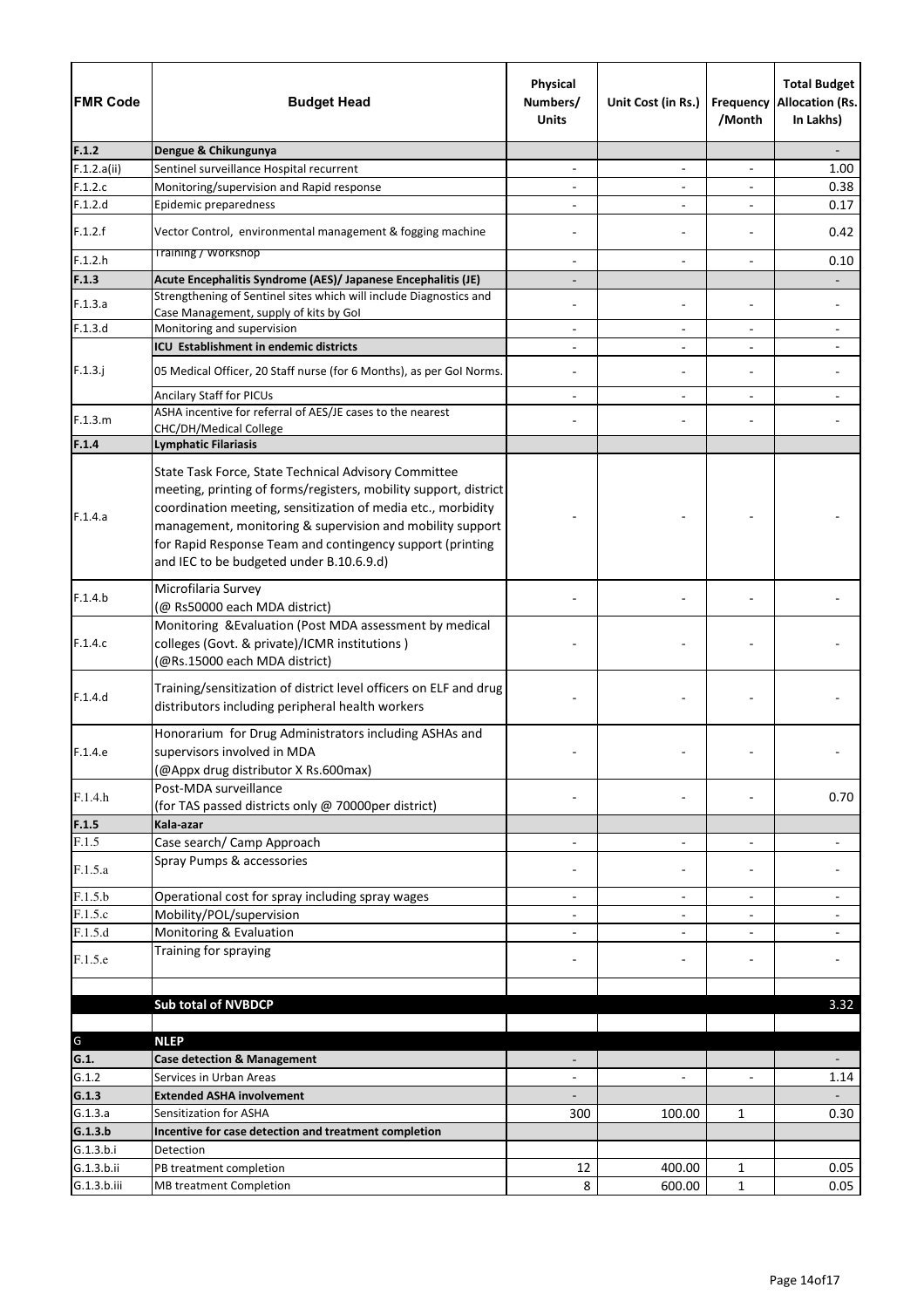| <b>FMR Code</b>      | <b>Budget Head</b>                                                                                                        | <b>Physical</b><br>Numbers/<br><b>Units</b> | Unit Cost (in Rs.)                         | /Month                   | <b>Total Budget</b><br><b>Frequency Allocation (Rs.</b><br>In Lakhs) |
|----------------------|---------------------------------------------------------------------------------------------------------------------------|---------------------------------------------|--------------------------------------------|--------------------------|----------------------------------------------------------------------|
| G.2                  | DPMR: MCR footwear, Aids and appliances, Welfare allowance to<br>patients for RCS, Support to govt. institutions for RCS  |                                             |                                            |                          |                                                                      |
| G.2.1                | <b>MCR</b>                                                                                                                | 100                                         | 300.00                                     | $\mathbf{1}$             | 0.30                                                                 |
| G.2.2                | Aids/Appliance                                                                                                            | 1                                           | 17,000.00                                  | $\mathbf{1}$             | 0.17                                                                 |
| G.2.3                | Welfare/RCS                                                                                                               |                                             | 8,000.00                                   | $\mathbf{1}$             | $\qquad \qquad -$                                                    |
| G.2.4                | At Institute                                                                                                              |                                             | 5,000.00                                   | $\mathbf{1}$             |                                                                      |
| G.3.2.b<br>G.3.2.b.i | Contractual Staff at District level (All service delivery to be<br>budgeted under B.30)<br>District Leprosy consultant    | $\overline{\phantom{a}}$                    | 34,650.00                                  | 12                       | $\qquad \qquad \blacksquare$                                         |
| G.4.                 | <b>Programme Management</b>                                                                                               |                                             |                                            |                          |                                                                      |
| G.4.1                | <b>Travel Cost and Review Meeting</b>                                                                                     |                                             |                                            |                          |                                                                      |
| G.4.1.b              | Travel expenses - Contractual Staff at District level                                                                     | $\mathbf{1}$                                | 25,000.00                                  | $\mathbf{1}$             | 0.25                                                                 |
| G.4.3                | <b>Office Operation &amp; Maintenance</b>                                                                                 |                                             |                                            |                          |                                                                      |
| G.4.3.b              | Office operation - District Cell                                                                                          | $\mathbf{1}$                                | 35,000.00                                  | $\mathbf{1}$             | 0.35                                                                 |
| G.4.4                | <b>Consumables</b>                                                                                                        |                                             |                                            |                          |                                                                      |
| G.4.4.b              | <b>District Cell</b>                                                                                                      | $\mathbf{1}$                                | 30,000.00                                  | $\mathbf{1}$             | 0.30                                                                 |
| G.4.5                | <b>Mobility Support</b>                                                                                                   |                                             |                                            |                          |                                                                      |
| G.4.5.b              | District Cell                                                                                                             | $\mathbf{1}$                                | 150,000.00                                 | $\mathbf{1}$             | 1.50                                                                 |
| G.5                  | Others: travel expenses for regular staff.                                                                                | $\mathbf{1}$                                | 20,000.00                                  | $\mathbf{1}$             | 0.20                                                                 |
|                      |                                                                                                                           |                                             |                                            |                          |                                                                      |
|                      | <b>Sub total of NLEP</b>                                                                                                  |                                             |                                            |                          | 4.61                                                                 |
|                      |                                                                                                                           |                                             |                                            |                          |                                                                      |
| $\mathsf{H}%$        | <b>RNTCP</b>                                                                                                              |                                             |                                            |                          |                                                                      |
| H.2                  | Laboratory Materials                                                                                                      |                                             | $\overline{\phantom{0}}$                   |                          | 9.43                                                                 |
| H.3                  | Honorarium/Counselling Charges                                                                                            |                                             | $\overline{\phantom{0}}$                   | $\overline{\phantom{a}}$ | 35.62                                                                |
| H.5                  | <b>Equipment Maintenance</b>                                                                                              |                                             | $\qquad \qquad -$                          |                          | 1.12                                                                 |
| H.6<br>H.7           | <b>Training</b>                                                                                                           | $\overline{\phantom{a}}$                    | $\overline{\phantom{0}}$                   |                          | 6.19                                                                 |
| H.8                  | Vehicle Operation (POL & Maintenance)<br>Vehicle hiring                                                                   | -                                           | $\overline{a}$                             |                          | 7.05<br>12.54                                                        |
| H.10                 | Medical Colleges (All service delivery to be budgeted under B.30)                                                         |                                             |                                            |                          | 1.15                                                                 |
| H.11                 | <b>Office Operation (Miscellaneous)</b>                                                                                   |                                             | $\overline{a}$<br>$\overline{\phantom{0}}$ |                          | 2.20                                                                 |
| H.12                 | Contractual Services (All service delivery to be budgeted under<br>B.30)                                                  |                                             | -                                          |                          | 80.51                                                                |
| H.13                 | Printing                                                                                                                  | $\overline{\phantom{0}}$                    | $\overline{\phantom{0}}$                   | $\overline{a}$           | 1.42                                                                 |
| H.16                 | <b>Procurement of Vehicles</b>                                                                                            |                                             | $\overline{\phantom{0}}$                   |                          |                                                                      |
| H.18                 | Patient Support & Transportation Charges                                                                                  |                                             | $\qquad \qquad -$                          |                          | 3.94                                                                 |
| H.19                 | <b>Supervision and Monitoring</b>                                                                                         |                                             | $\overline{\phantom{0}}$                   |                          | 4.16                                                                 |
| H.20                 | Annual Increment (Programme Management Staff)                                                                             |                                             |                                            |                          | 3.20                                                                 |
| H.21                 | EPF (Employer's contribution)                                                                                             |                                             |                                            |                          | $\overline{\phantom{0}}$                                             |
|                      | <b>Sub total of RNTCP</b>                                                                                                 |                                             |                                            |                          | 168.53                                                               |
|                      |                                                                                                                           |                                             |                                            |                          |                                                                      |
|                      | <b>Total of NDCP</b>                                                                                                      |                                             |                                            |                          | 192.78                                                               |
|                      | Non Communicable Disease Control Programme (NCD)                                                                          |                                             |                                            |                          |                                                                      |
|                      |                                                                                                                           |                                             |                                            |                          |                                                                      |
|                      | <b>National Mental Health programme (NMHP)</b>                                                                            |                                             |                                            |                          |                                                                      |
| J.1                  | <b>District Mental Health Programme</b><br>A) Infrastructure for District DMHP Centre, Counseling Centre                  |                                             |                                            |                          |                                                                      |
| J.1.1                | under psychology deptt. In aselected college including crisis                                                             |                                             |                                            |                          |                                                                      |
|                      | helpline setting up the centre, furniture, computer facilities,<br>telephone etc.                                         |                                             |                                            |                          |                                                                      |
| J.1.2                | Training of PHC Medical Officers, Nurses, Paramedical Workers &<br>Other Health Staff working under the DMHP              |                                             |                                            |                          |                                                                      |
| J.1.3                | Targeted interventions at community level Activities &<br>interventions targeted at schools, colleges, workplaces, out of |                                             |                                            |                          | 12.00                                                                |
|                      | school adolescents, urban slums and suicide prevention.                                                                   |                                             | $\qquad \qquad \blacksquare$               |                          |                                                                      |
| J.1.4                | Equipments                                                                                                                |                                             | $\qquad \qquad -$                          |                          |                                                                      |
| J.1.5                | Operational expenses of the district centre : rent, telephone<br>exnenses, website etc                                    |                                             | $\qquad \qquad -$                          |                          | 0.10                                                                 |
| J.1.7                | Miscellaneous/ Travel/ Contingency                                                                                        |                                             |                                            |                          | 4.50                                                                 |
|                      |                                                                                                                           |                                             |                                            |                          |                                                                      |
|                      | <b>Sub total of NMHP</b>                                                                                                  |                                             |                                            |                          | 16.60                                                                |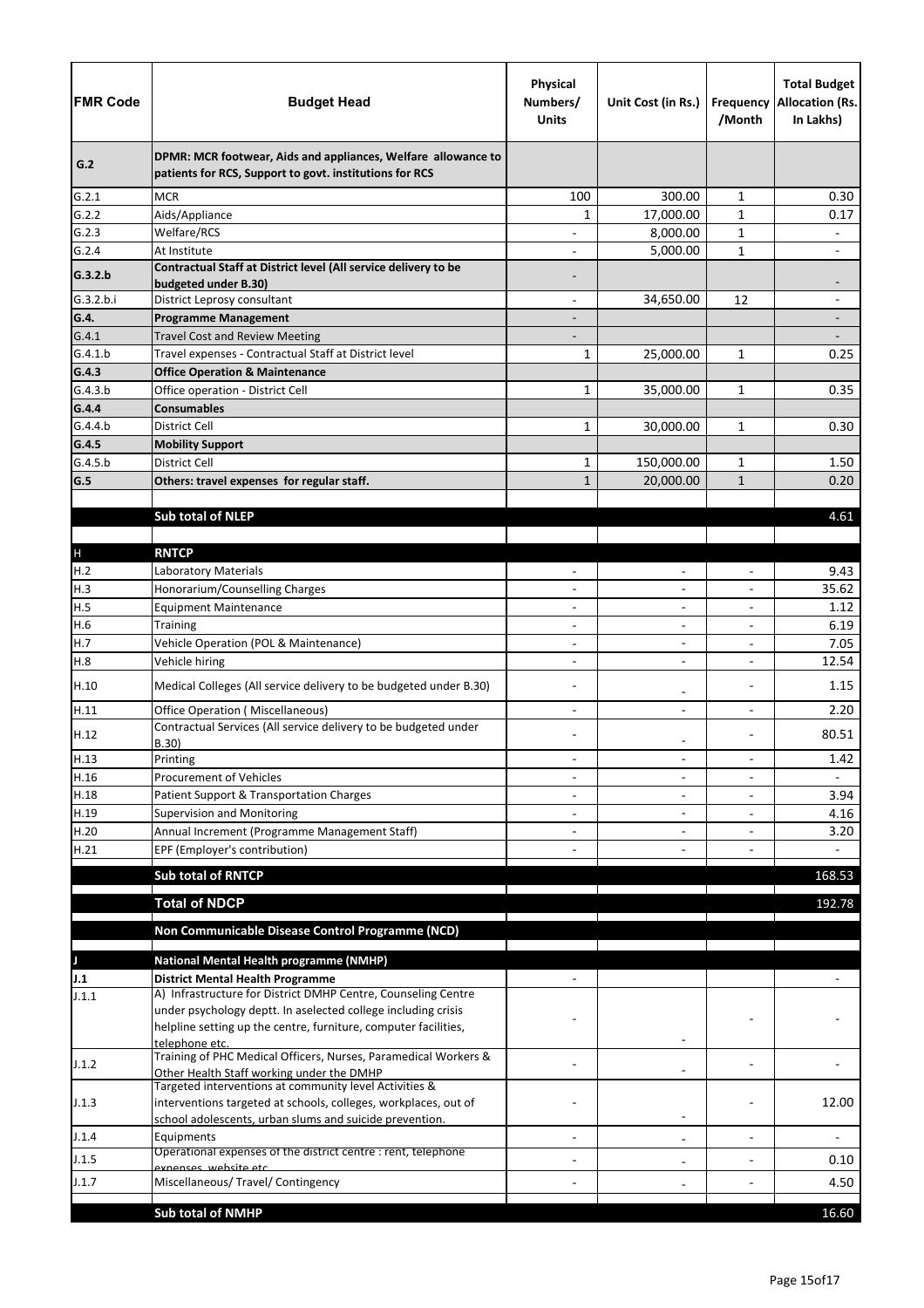| <b>FMR Code</b>  | <b>Budget Head</b>                                                                                            | <b>Physical</b><br>Numbers/<br><b>Units</b> | Unit Cost (in Rs.) | Frequency<br>/Month | <b>Total Budget</b><br><b>Allocation (Rs.</b><br>In Lakhs) |
|------------------|---------------------------------------------------------------------------------------------------------------|---------------------------------------------|--------------------|---------------------|------------------------------------------------------------|
|                  | National Programme for the Healthcare of the Elderly                                                          |                                             |                    |                     |                                                            |
| K                | (NPHCE)                                                                                                       |                                             |                    |                     |                                                            |
| K.1              | <b>Recurring Grant-in-Aid</b>                                                                                 |                                             |                    |                     |                                                            |
| K.1.1<br>K.1.1.1 | <b>District Hospital</b><br>Machinery & Equipment @ Rs.3.00 lakh per unit                                     |                                             | 150,000.00         | 12                  | 1.50                                                       |
| K.1.4            | <b>Sub-Centre</b>                                                                                             |                                             |                    |                     |                                                            |
| K.1.4.1          | Aids and Appliances @ Rs.0.30 lakh per Sub-Centre                                                             | 169                                         | 15,000.00          | 1                   | 25.35                                                      |
|                  | <b>Sub total of NPHCE</b>                                                                                     |                                             |                    |                     | 26.85                                                      |
|                  |                                                                                                               |                                             |                    |                     |                                                            |
| ${\sf M}$<br>M.1 | <b>National Tobacco Control Programme (NTCP)</b><br><b>District Tobacco Control Cell (DTCC)</b>               |                                             |                    |                     |                                                            |
| M.1.1            | <b>Training/ Sensitization Prog.</b>                                                                          |                                             |                    |                     |                                                            |
| M.1.1.1          | 2 Orientation of Stakeholder organizations @ Rs. 54267 per                                                    | 2                                           |                    | 1                   |                                                            |
| M.1.1.2          | Orientation<br>Training of Health Professionals                                                               | $\overline{2}$                              | 54,267.00          | 1                   | 1.09                                                       |
| M.1.1.3          |                                                                                                               |                                             | 55,000.00          |                     | 1.10                                                       |
|                  | <b>Orientation of Law Enforcers</b><br>Training of PRI's representatives/ Police personnel/ Teachers/         | 2                                           | 70,000.00          | 1                   | 1.40                                                       |
| M.1.1.4          | Transport personnel/ NGO personnel/ other stakeholders                                                        | 1                                           | 84,507.00          | 1                   | 0.85                                                       |
| M.1.1.5          | Other Trainings/Orientations - sessions incorporated in other's<br>training                                   | 1                                           | 55,507.00          | 1                   | 0.56                                                       |
| M.1.2            | <b>School Programme</b>                                                                                       |                                             |                    |                     |                                                            |
| M.1.2.1          | Coverage of Public School                                                                                     | 5                                           | 10,000.00          | 1                   | 0.50                                                       |
| M.1.2.2          | Coverage of Pvt. School                                                                                       | 10                                          | 10,500.00          | 1                   | 1.05                                                       |
| M.1.2.3          | Coverage of Public School in other's school programme                                                         | 10                                          | 10,500.00          | 1                   | 1.05                                                       |
| M.1.2.4          | Coverage of Pvt. School in other's school programme                                                           | 10                                          | 9,000.00           | 1                   | 0.90                                                       |
| M.1.2.5          | Sensitization campaign for college students                                                                   | 35                                          | 10,000.00          | $\mathbf{1}$        | 3.50                                                       |
| M.1.3            | <b>Flexible pool</b>                                                                                          |                                             |                    |                     |                                                            |
| M.1.3.1          | <b>District level Coordination Committee</b>                                                                  | 4                                           | 2,500.00           | 1                   | 0.10                                                       |
| M.1.3.2          | Monitoring Committee on Section 5                                                                             | 4                                           |                    | 1                   | 0.08                                                       |
| M.1.3.3          | <b>Enforcement Squads</b>                                                                                     | 4                                           | 2,000.00           | 1                   |                                                            |
| M.1.3.4          | Baseline/Endline surveys/ Research studies                                                                    | 2                                           | 5,000.00           | 1                   | 0.20                                                       |
| M.1.3.5          |                                                                                                               |                                             | 100,000.00         |                     | 2.00                                                       |
|                  | Misc./Office Expenses for all 75 districts and DEO for 14 Existing<br>district @Rs. 12000/month for 12 months | 1                                           | 455,120.00         | 1<br>12             | 4.55                                                       |
| M.1.4            | <b>Manpower Support</b>                                                                                       |                                             | 12,000.00          |                     | $\overline{\phantom{a}}$                                   |
|                  | Honorarium of Existing District Consultant Rs. 40000/months for 12                                            |                                             |                    |                     |                                                            |
| M.1.4.1          | momths                                                                                                        | 1                                           | 40,000.00          | 12                  | 4.80                                                       |
|                  | Honorarium of New District Consultant Rs. 40000/months for 6<br>momths                                        |                                             | 40,000.00          | 6                   | $\overline{\phantom{a}}$                                   |
| M.1.4.2          | Social Worker                                                                                                 |                                             |                    |                     | $\overline{\phantom{a}}$                                   |
| M.1.4.3          | Mobility Support @ Rs. 30000/month for 12 months                                                              | $\mathbf{1}$                                | 300,000.00         | $\mathbf 1$         | 3.00                                                       |
| M.1.5            | <b>Non-Recurring Grants</b>                                                                                   |                                             |                    |                     |                                                            |
| M.1.5.1          | Procurement of equipment @ Rs. 100000                                                                         |                                             | 100,000.00         | $\mathbf 1$         |                                                            |
| M.2              | <b>Tobacco Cessation Centre (TCC)</b>                                                                         |                                             |                    |                     |                                                            |
| M.2.1            | <b>Training &amp; Outreach</b>                                                                                |                                             |                    |                     |                                                            |
| M.2.1.1          | Weekly FGD with the tobacco users @ Rs. 1000 per week                                                         | 1                                           | 1,000.00           | 52                  | 0.52                                                       |
| M.2.1.2          | Monthly meeting with the hospital staff @ 4000 per month                                                      | 1                                           | 4,000.00           | 12                  | 0.48                                                       |
| M.2.2            | Contingency/Misc.                                                                                             |                                             |                    |                     |                                                            |
| M.2.2.1          | Mobility support @ Rs. 5,000 p.m.                                                                             | 1                                           | 5,000.00           | 12                  | 0.60                                                       |
| M.2.2.2          | Office Expenses @ 40,000 p.a.                                                                                 | 1                                           | 40,000.00          | $\mathbf{1}$        | 0.40                                                       |
| M.2.3            | <b>Non-Recurring Grants</b>                                                                                   |                                             |                    |                     |                                                            |
| M.2.3.1          | Procurement of equipment for Setting and Running TCC @ 2,50,000                                               |                                             | 250,000.00         | 1                   |                                                            |
|                  | <b>Sub total of NTCP</b>                                                                                      |                                             |                    |                     | 28.72                                                      |
|                  |                                                                                                               |                                             |                    |                     |                                                            |